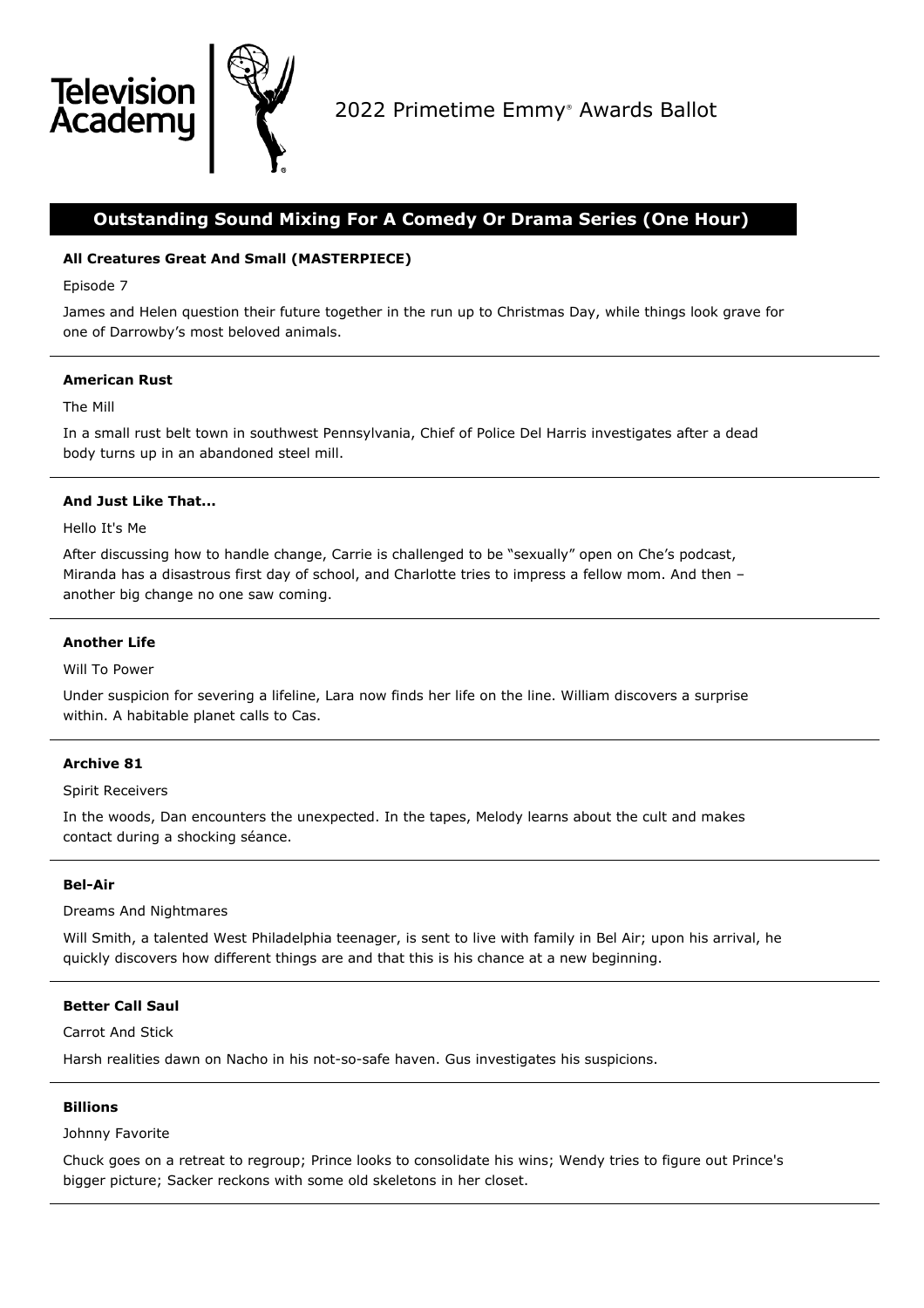# **Billy The Kid**

The Immigrants

It's 1871. 12-year-old Billy McCarty and his immigrant Irish family have to leave New York and travel west to seek new opportunities. But the journey proves fatal for some.

### **BMF**

All In The Family

Blood spills into the streets when Meech devises a plan for revenge, forcing Lamar to seek shelter with someone close, which complicates matters even more.

## **The Book Of Boba Fett**

Chapter 5: Return Of The Mandalorian

An unexpected ally emerges.

## **Bosch: Legacy**

Always/All Ways

Bosch reaches a dangerous end game in the Vance case. Chandler courts an unlikely ally in her wrongful death suit. Maddie pays the cost of getting too involved with her work.

### **Bridgerton**

A Bee In Your Bonnet

The Sharmas arrive at the Bridgerton's country estate, where Anthony seeks to win Kate's good opinion amid bad memories and a ruthless game of pall-mall.

### **Chapelwaite**

De Vermis Mysteriis

Overwhelmed with madness, Charles is driven to the church cemetery where he unearths a hidden book. But once in his hands, he has an apocalyptic vision of the vampire future.

## **Chicago P.D.**

Gone

After Makayla's shocking disappearance, the team scrambles to find her before it's too late. The frantic search creates tension between Burgess and Ruzek, who have very different approaches to the operation.

### **Chucky**

An Affair To Dismember

Scores will be settled as Chucky's diabolical plan comes to fruition at a dangerous, public venue.

### **Cowboy Bebop**

Cowboy Gospel

After getting shortchanged on the fee for a bounty, Spike and Jet head to New Tijuana on the trail of another mark — but they're not the only ones.

### **David Makes Man**

Hurston

Young David gets suspended at Hurston Prep after an altercation with one of his friends, and he returns home to find his mother has changed for the better; adult David receives news about his brother.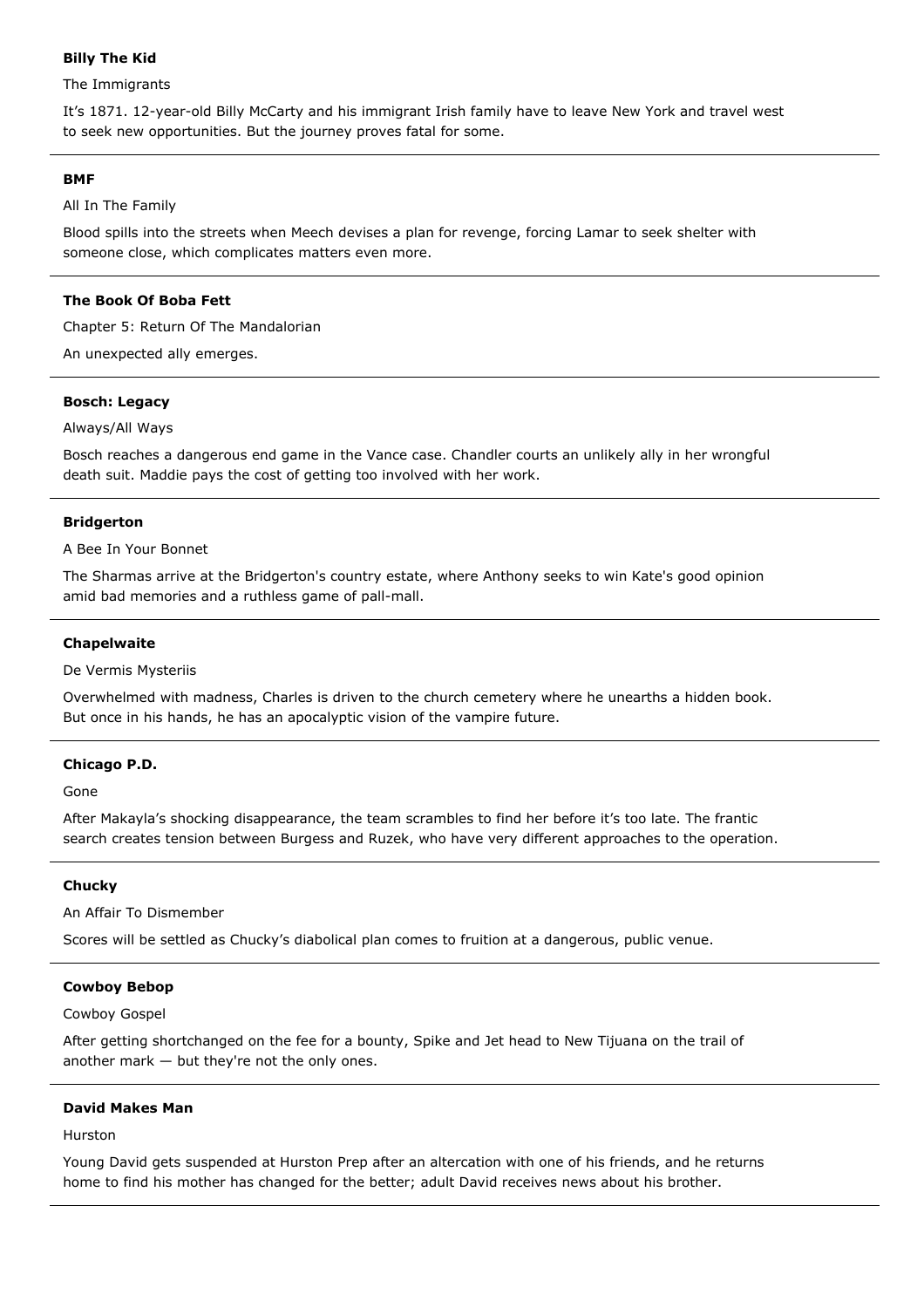## **Dexter: New Blood**

Runaway

Dexter's method of protecting his son from drugs unleashes his Dark Passenger. Meanwhile Angela and Molly's New York City trip leaves them wondering about a well-respected member of the community.

## **Euphoria**

Stand Still Like The Hummingbird

Fate has a way of catching up with those who try to outrun it. After being confronted about her drug usage, Rue makes a run for it, attempting to escape another bout in rehab.

## **Evil**

S Is For Silence

The team is dispatched to a monastery to investigate the corpse of Father Thomas whose body, despite having been dead for over a year, has not decayed, leading to a lot of questions.

## **The Expanse**

## Babylon's Ashes

In the thrilling season finale, Inners and Belters fight side by side with the crew of the Rocinante in a last, massive, desperate battle with Marco and his Free Navy, with the fate of the Solar System, the Ring Gates, and of all humanity hanging in the balance.

## **Fantasy Island**

Hungry Christine; Mel Loves Ruby

Hungry Christine: A morning show anchor under pressure to look effortlessly perfect wants to eat as much as she wants without gaining weight. Mel Loves Ruby: A loving old married couple want to relive their youth for a weekend.

## **Flack**

Danny

Danny and Dev are Britain's number one TV presenting duo, but things are starting to fall apart. Danny has demons and addictions that the press know about, and Dev wants shot of him so he can become a star in his own right.

## **The Flight Attendant**

Brothers & Sisters

Cassie faces hard truths about her path to sobriety while visiting her mom as Megan attempts to reconnect with her family, who are reluctant to welcome her back.

## **Foundation**

The Emperor's Peace

Gaal Dornick leaves her life in Synnax behind when the galaxy's greatest mathematician, Hari Seldon, invites her to Trantor.

## **From**

Oh, The Places We'll Go

Boyd draws strength from an unlikely source. Jim's radio tower yields consequences which rock him to his very core. The hole that Tabitha has been digging leads her somewhere – and to someone - she could never have expected. Everything is about to change.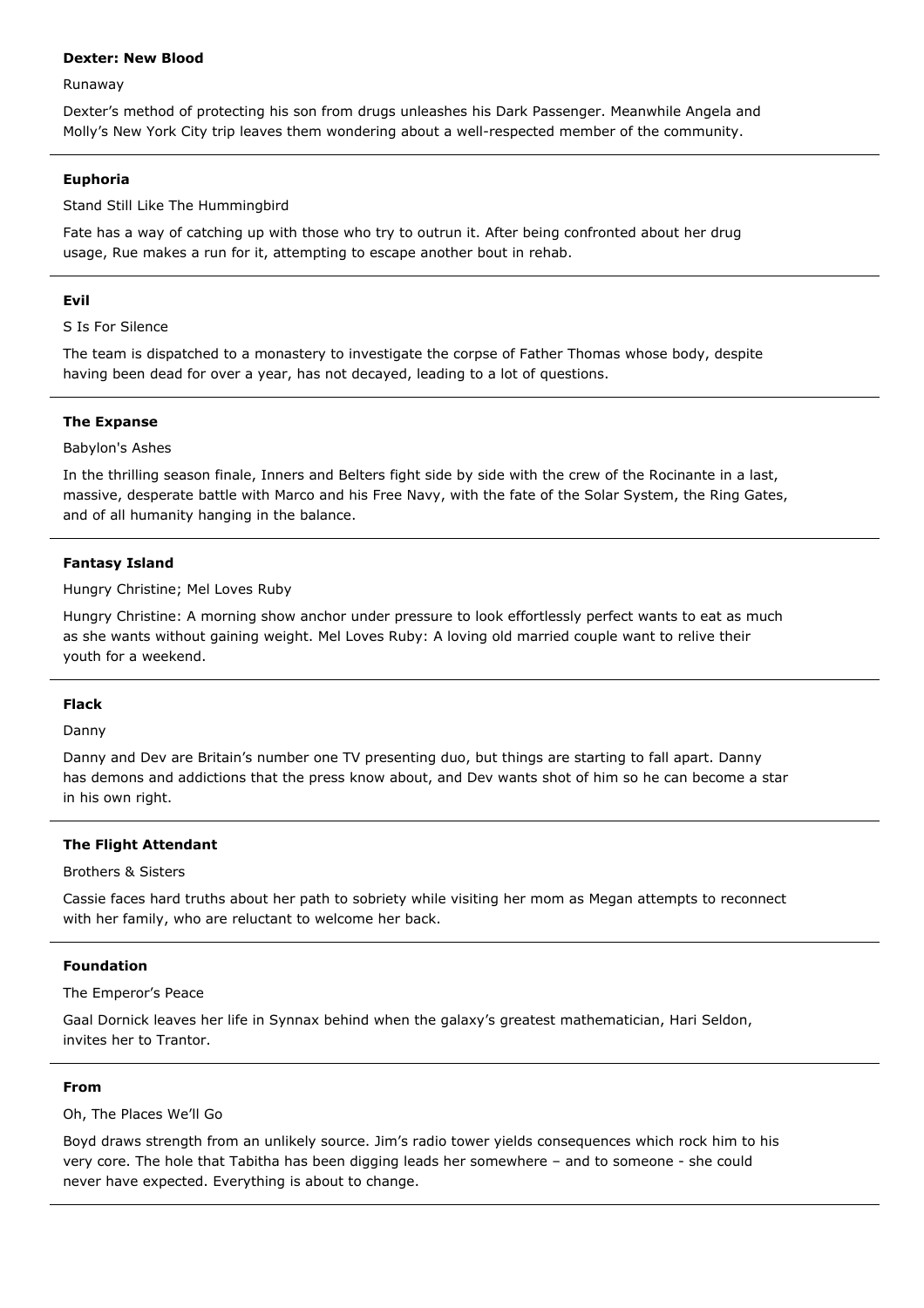## **The Gilded Age**

## Never The New

Marian arrives at the home of her "old money" aunts Agnes and Ada, whose new incredibly rich neighbors, a ruthless railroad tycoon, George, and his ambitious wife, Bertha, vie to break into New York high society. Desperate for acceptance, Bertha arranges an elite soiree at her home, which few attend.

## **Goliath**

The Pain Killer

Patty finds herself on the hook for Billy's behavior as he digs deeper into the case.

## **The Good Doctor**

Sons

Shaun and Lea plan to marry at a courthouse, until Glassman and Jordan throw them a surprise wedding on the hospital rooftop, officiated by Andrews. Lim and Villanueva are stabbed by Villanueva's abusive ex.

# **The Good Fight**

## And The Violence Spread

In the season five finale, Marissa is mounting a strong defense in Vinetta's court for Matteo, while Diane attempts to get an interview with him in order to spring Matteo from court. Carmen, Liz, and Allegra defend drug dealer, Oscar Rivi, as prosecutors attempt to put him back in prison.

## **The Great**

Heads It's Me

Four months after launching a coup against her husband, a pregnant Catherine gains the upper hand in her war against Peter. Being deeply in love with Catherine and their unborn child does little to dissuade her from taking his throne.

# **The Great**

Wedding

Catherine makes a devastating discovery about Peter before travelling to the war front for a meeting with the Sultan; Peter considers his options now that Catherine knows his secret.

# **Grey's Anatomy**

It Came Upon A Midnight Clear

Time to celebrate the holidays; Hamilton and Meredith prepare to start their project; Link wants to be with Amelia and Scout for the holiday; Schmitt endures a difficult surgery. Owen and Teddy and Hayes take a ride to pick up a heart.

## **Halo**

Reckoning

On the run and out of options, Kwan and Soren have a difference of opinion. With the possibility of finding the mysterious Halo on everyone's minds, John makes a horrible discovery. Also, the war rears its ugly head.

## **Hanna**

Eyeliner

Hanna and Marissa have nearly lost. Hanna is held captive by Evans while the evidence Marissa against the program has turns out to be encrypted and unusable. Hanna finds what could be the key to bringing down Pioneer, but Evans' brutal interrogation might break Hanna before she can use it.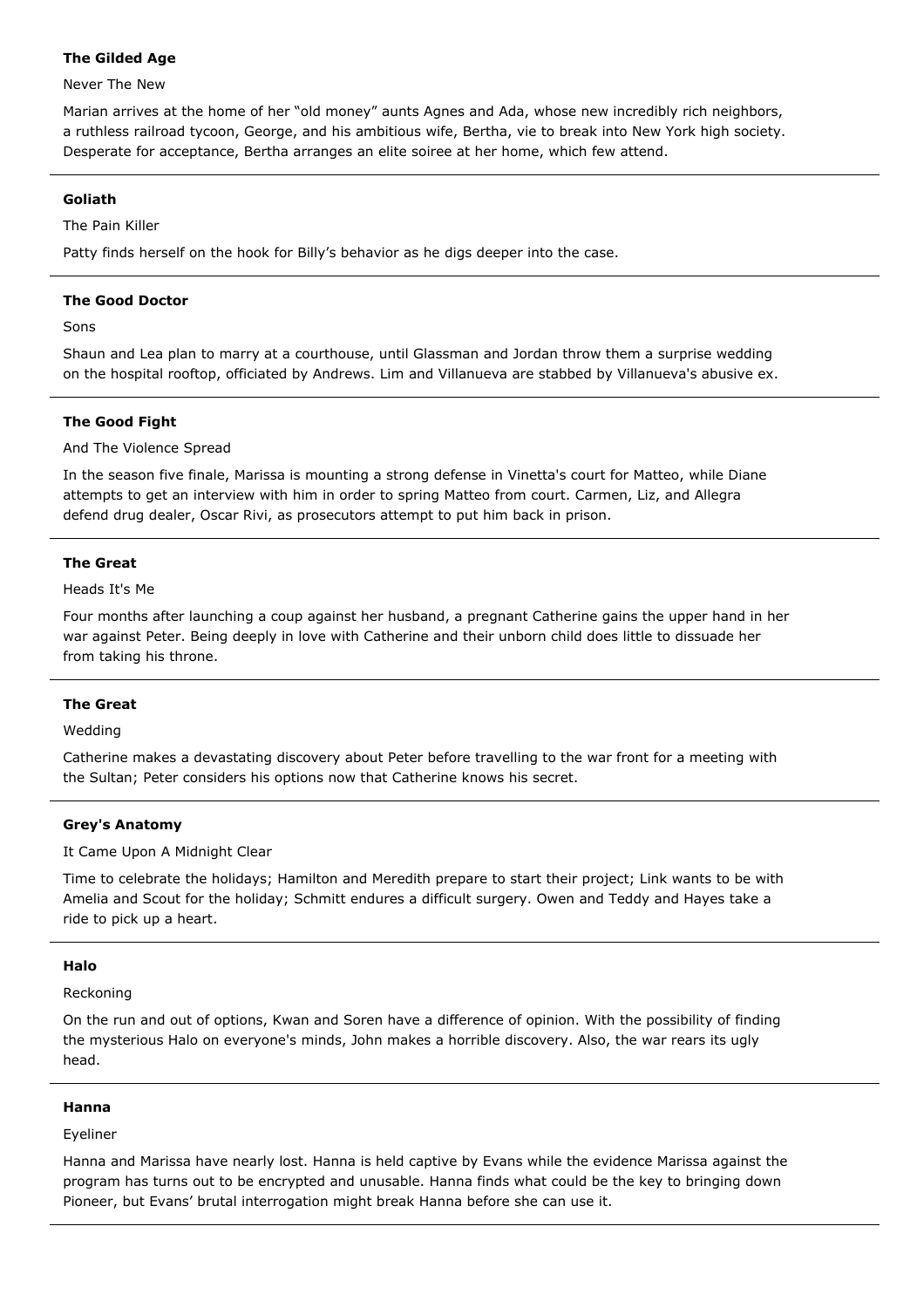## **Hawkeye**

Echoes

After escaping a new threat, Clint and Kate join forces against an expanding criminal conspiracy.

## **Heels**

## Double Turn

The culmination of all Jack's efforts finally pays off as the DWL is featured on the biggest stage in its history, but when outside-the-ring drama enters the squared circle, there's a lot more on the line than the championship belt.

## **Invasion**

Crash

Amid chaos, Aneesha makes a difficult decision for the sake of her family. Trevante, a Navy SEAL, investigates a distress call with his team.

## **Julia**

## Crêpes Suzette

In San Francisco, Julia tests the waters of her newfound celebrity status alongside celebrated chef James Beard, leaving a brooding Paul to question the true cost of his wife's fame.

# **The Lincoln Lawyer**

He Rides Again

Following a personal and professional spiral, Los Angeles defense lawyer Mickey Haller receives an unexpected opportunity from a fellow attorney.

# **Locke & Key**

Cliffhanger

Escalating threats and a devastating loss lead the Lockes into a ferocious showdown with Dodge. Back at Keyhouse, Bode confronts a shocking visitor.

## **Loki**

Lamentis

Loki finds out The Variant's plans, but he has his own that will forever alter both their destinies.

## **Lost In Space**

Trust

As the battle for Alpha Centauri unfolds, the Robinsons and their friends risk everything to restore peace and pave the way for a better future.

## **Lucifer**

Partners 'Til The End

Desperate to rescue Rory, Lucifer and Chloe confront her kidnapper with guns and wings blazing. Lucifer finally comes to terms with his purpose.

## **The Man Who Fell To Earth**

Hallo Spaceboy

An alien crashes deep into the oil fields of New Mexico with a mission: to find the one woman on earth who can save his species. Together they discover in order to save his world, they must first save ours. Series premiere.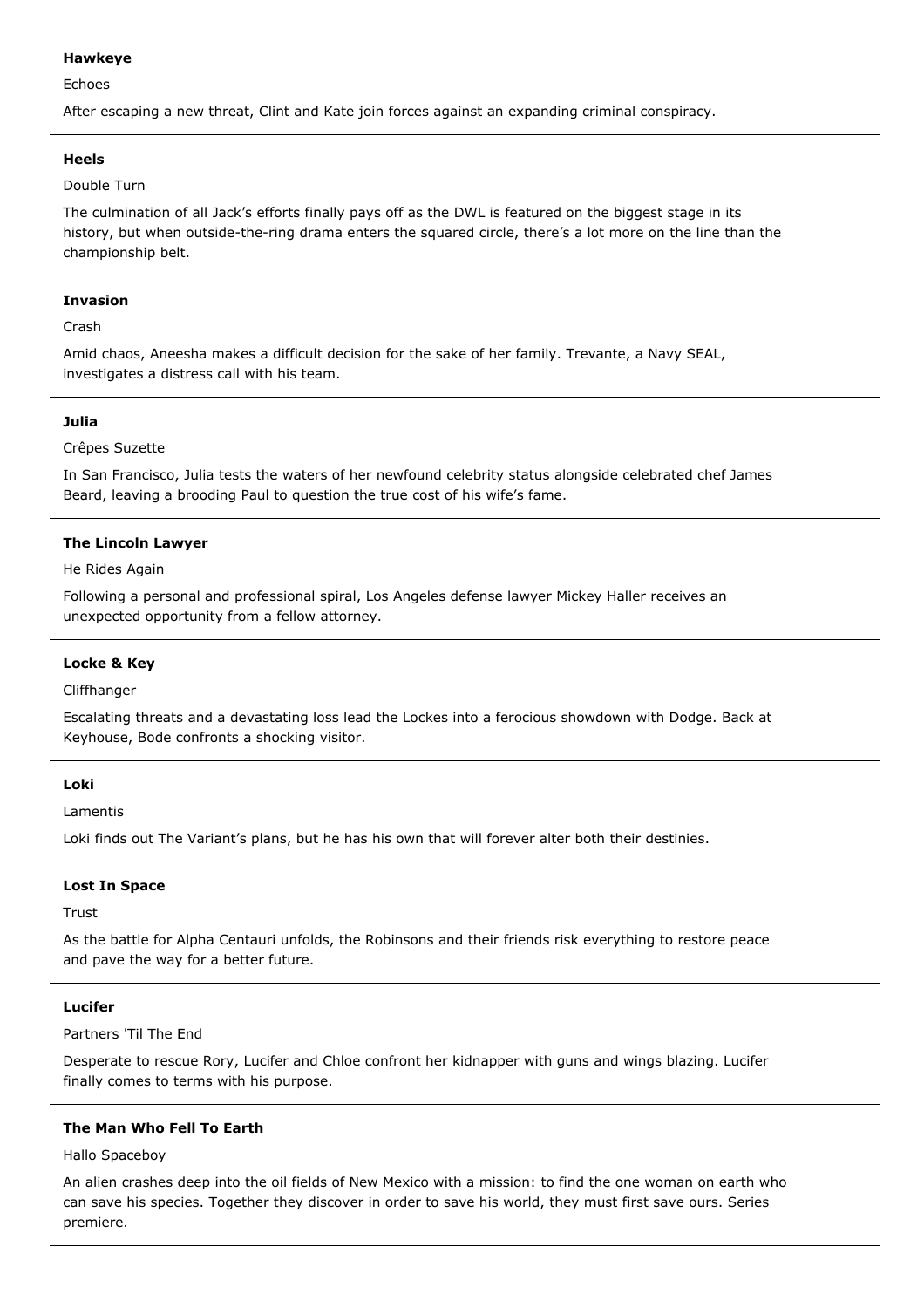## **The Marvelous Mrs. Maisel**

How Do You Get To Carnegie Hall?

Season finale. After narrowly escaping a police raid at the Wolford, Midge and Lenny finally get together. Susie's goons are not happy that Midge turned down a Tony Bennett gig. Moishe demands that Mei convert to Judaism. Abe struggles with his own mortality. Rose stands up to the Matchmaking Mafia.

## **Mayans M.C.**

Cleansing Of The Temple War descends on Santo Padre.

## **Mayor Of Kingstown**

This Piece Of My Soul

Kingstown Prison descends into total chaos. Mike desperately works to help stop a riot that will have serious consequences for all involved.

## **The Morning Show**

My Least Favorite Year

Controversy and betrayal strike TMS as a new year approaches. Alex faces a difficult decision.

## **New Amsterdam**

## Unto The Breach

As the team gathers to mourn the loss of someone dear, Max and Helen realise the extent to which New Amsterdam has changed since they left; Bloom struggles with a big decision; Reynolds decides to take his concerns for his patients to a new level.

## **Night Sky**

## Boilermakers

Irene helps Jude search for someone he has lost. Franklin forms an unexpected bond. Stella begins her mission with help from an old friend.

## **9-1-1**

May Day

The 9-1-1 Call Center goes up in flames: Bobby risks his life to save May and Claudette, Buck and Eddie work together to help an injured electrician and Chimney and his brother team up as firefighters for the first time.

# **9-1-1: Lone Star**

Thin Ice

The ice storm continues. Tommy, T.K. and Nancy race to rescue a young boy stuck on a lake. Judd and Mateo help a trapped Paul and Owen takes drastic measures to save a man who has been stabbed.

## **Nine Perfect Strangers**

### Ever After

It's time for everyone to cross the threshold and face their demons, including Masha. But will they make it to the other side?

## **Outer Banks**

## The Coastal Venture

John B, Pope, JJ and Kiara brace for a showdown on board the ship, while Sarah realizes the harsh truth of her distressing family situation.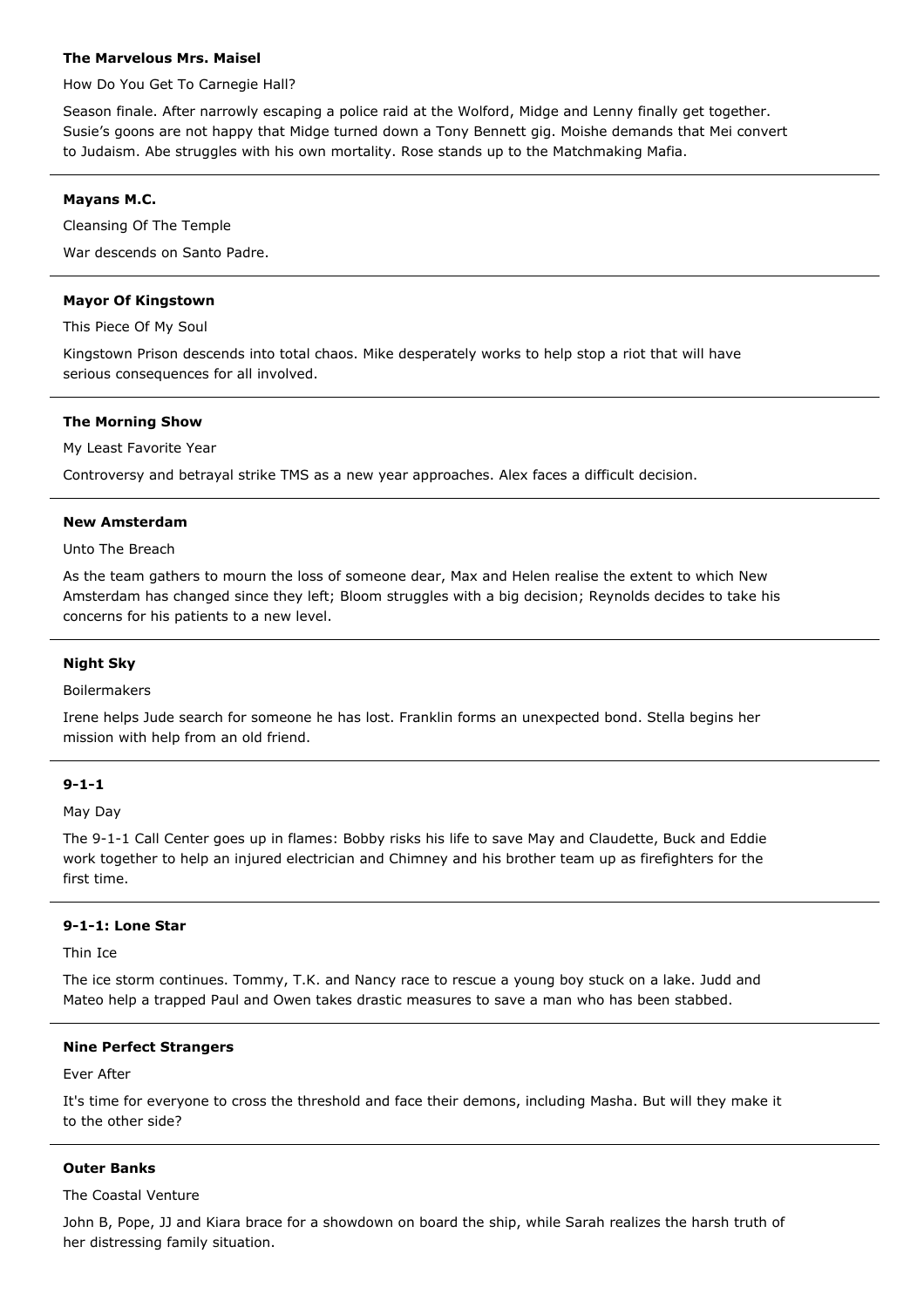## **Outer Range**

### The Unknown

Royal and Cecilia put up the ranch as collateral for Perry's bail. Cecilia encounters a bear. Autumn manipulates Billy to pledge himself to her. Billy stops Luke as he tries to suffocate their father. Royal brings Perry to the hole, revealing the truth about his childhood. Perry does the unthinkable.

### **Outlander**

# I Am Not Alone

Richard Brown and his Committee of Safety arrive to arrest Claire for murder but finding a judge to try their case proves difficult.

## **The Outlaws**

### Episode 2

We discover what a washed-up lawyer and an insta-celebutante with anger issues could possibly have in common, and a dangerous temptation falls from the sky.

### **Ozark**

### Sanctified

The FBI's long-awaited meeting with Omar takes place. Wyatt shares some news with Ruth. Feeling betrayed, Javi gets aggressive.

## **Pachinko**

### Chapter One

In 1920s Korea, Yangjin and Hoonie shield their only child, Sunja, from the realities of life under colonial rule. In 1989, Solomon closes a big deal.

### **Peacemaker**

It's Cow Or Never

With Peacemaker and Adebayo at odds, can the team kill the cow once and for all – or will their fracture give the aliens the opening they need to complete its teleportation?

## **Pieces Of Her**

### Episode 1

Andy's 30th birthday lunch is interrupted by a shocking act of violence. After her mom's stunning response goes viral, a threat emerges in their home.

### **The Porter**

## Episode 108

Junior tries to eliminate his greatest threats. Marlene's efforts to reconcile with Fay could be too late. Lucy faces the consequences of her betrayal. Zeke makes a final plea for union integration.

# **Power Book II: Ghost**

### Drug Related

Davis advises Tariq on the best way to protect himself against Jenny and Saxe questions what lines Davis crossed in doing so. Carrie realizes her own actions have put her students in harm's way.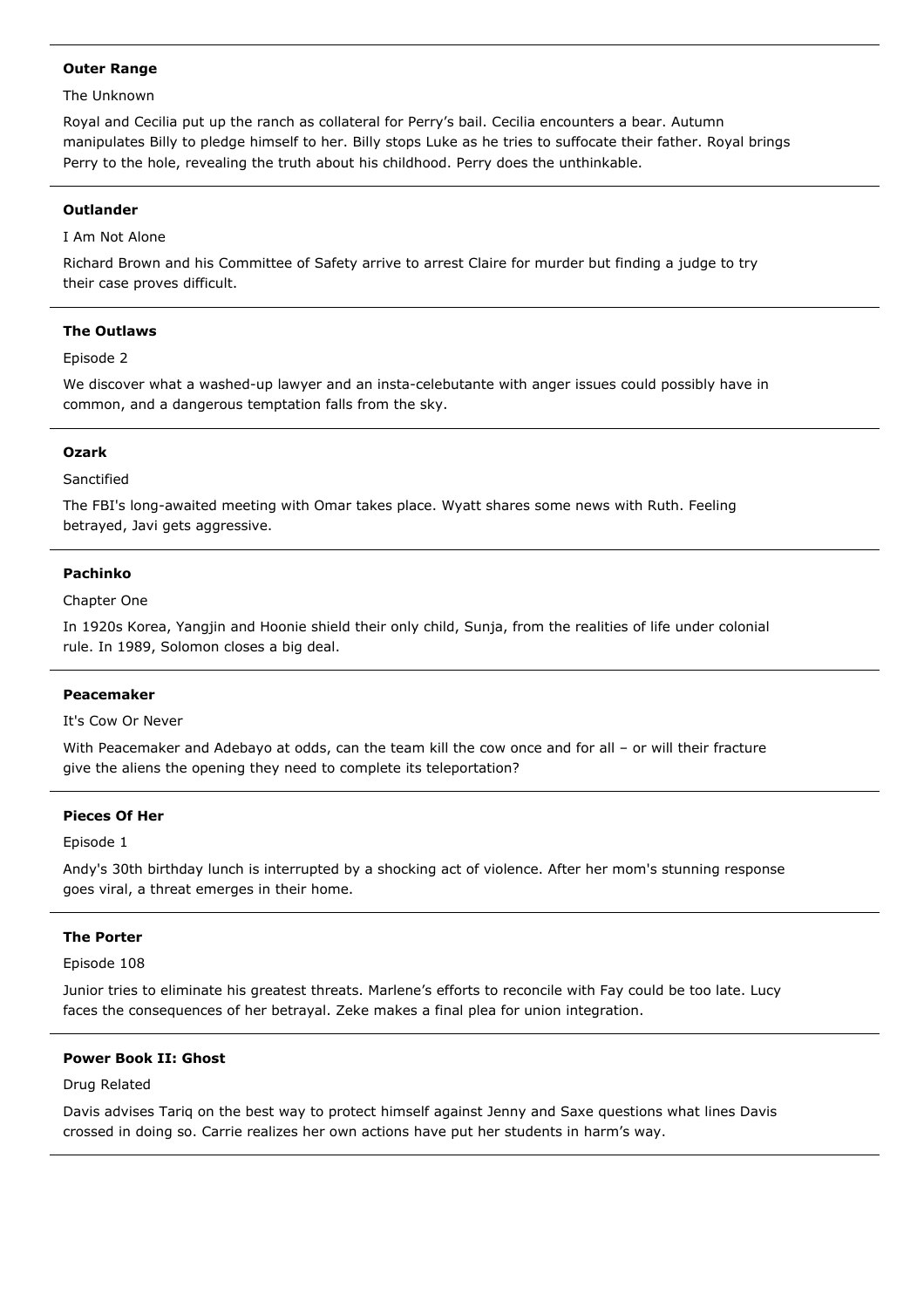## **Power Book III: Raising Kanan**

The Cost Of Business

Kanan struggles with a harsh truth after word gets back to Raq that he's behind the bad crack on the streets.

## **Raised By Wolves**

### Control

After the Trust uses the children to strike back against Marcus, Mother takes matters into her own hands, and Father has a breakthrough.

### **Reacher**

Welcome To Margrave

Reacher is wrongly accused of murder while visiting the small town of Margrave, GA.

## **SEE**

Rock-a-bye

Baba and Edo lead their armies into an epic battle that builds to an intense face-off between the brothers.

## **Severance**

The We We Are

The team discovers troubling revelations.

## **Sex/Life**

Down In The Tube Station At Midnight

Billie's emotional rollercoaster of a day turns into an arousing night out when Cooper attempts to reignite the spark in their relationship.

## **Shining Girls**

Cutline

Kirby Mazrachi suspects her attacker from years earlier may be responsible for a recent murder, but she's challenged by her shifting reality.

## **61st Street**

Barefoot And Dangerous

Officer Logan begins to question his own department, while Lieutenant Brannigan presses Moses for a confession. Franklin revisits the crime scene, finding a new angle for the defense.

### **Slow Horses**

Failure's Contagious

River Cartwright is ousted from MI5 and finds himself in a place worse than purgatory: Slough House, dumping ground for failed spies.

### **Snowfall**

The Iliad: Part 1

A brutal attack leaves the Saint crew in chaos.

## **Snowpiercer**

A Beacon For Us All

Reunited with old friends, the train throws a party. But alliances are tested as the truth is finally revealed.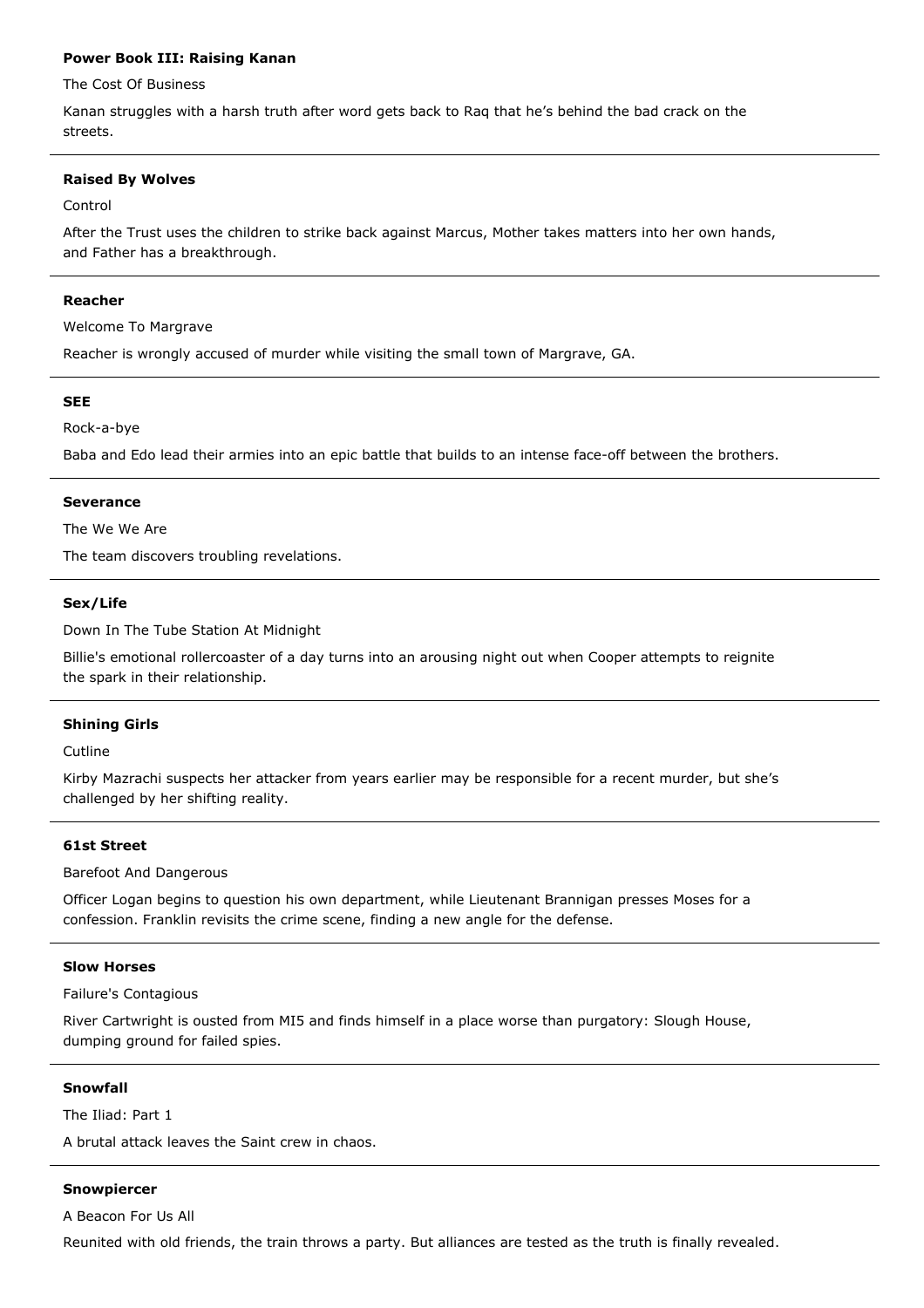## **Snowpiercer**

The Last To Go

Layton goes on the hunt, as Wilford works to boost morale. The resistance discovers a threat that could undermine everything they've worked for.

## **Squid Game**

VIPS

The Masked Leader welcomes VIP guests to the facility for a front-row viewing of the show. In the fifth game, some players crack under pressure.

## **Star Trek: Discovery**

Kobayashi Maru

After months spent reconnecting the Federation with distant worlds, Captain Michael Burnham and the crew of the U.S.S. Discovery are sent to assist a damaged space station; a seemingly routine mission reveals the existence of a terrifying new threat.

# **Star Trek: Picard**

Penance

Picard finds himself transported to an alternate timeline in the year 2400 where his longtime nemesis, Q, has orchestrated one final "trial." Picard searches for his trusted crew as he attempts to find the cause of this dystopian future.

# **Star Trek: Strange New Worlds**

Memento Mori

While on a routine supply mission to a colony planet, the U.S.S. Enterprise comes under an attack from an unknown force. Pike brings all his heart and experience to bear in facing the crisis, but the security officer warns that the enemy cannot be dealt with by conventional Starfleet means.

# **Station 19**

Things We Lost In The Fire

When Theo and Vic hit a relationship milestone, Vic is forced to reckon with her feelings about commitment; Andy takes refuge at Dean's home and helps care for Pruitt; an explosion rips apart a neighborhood.

## **Stranger Things**

Chapter Seven: The Massacre At Hawkins Lab

As Hopper braces to battle a monster, Dustin dissects Vecna's motives — and decodes a message from beyond. El finds strength in a distant memory.

## **Succession**

Too Much Birthday

Kendall's battle against Logan is on the rocks with the DOJ indicating no one, Tom included, will go to prison. Kendall hosts a dizzyingly extravagant birthday party, which exacerbates his malaise. There, Tom broods with Greg, while Shiv and Roman vie to connect with Matsson, tech visionary CEO of Gojo.

## **Swagger**

We Good?

As Swagger DMV go up against the G-Dubs, Jace will have to decide what's most important—a personal win or a team win.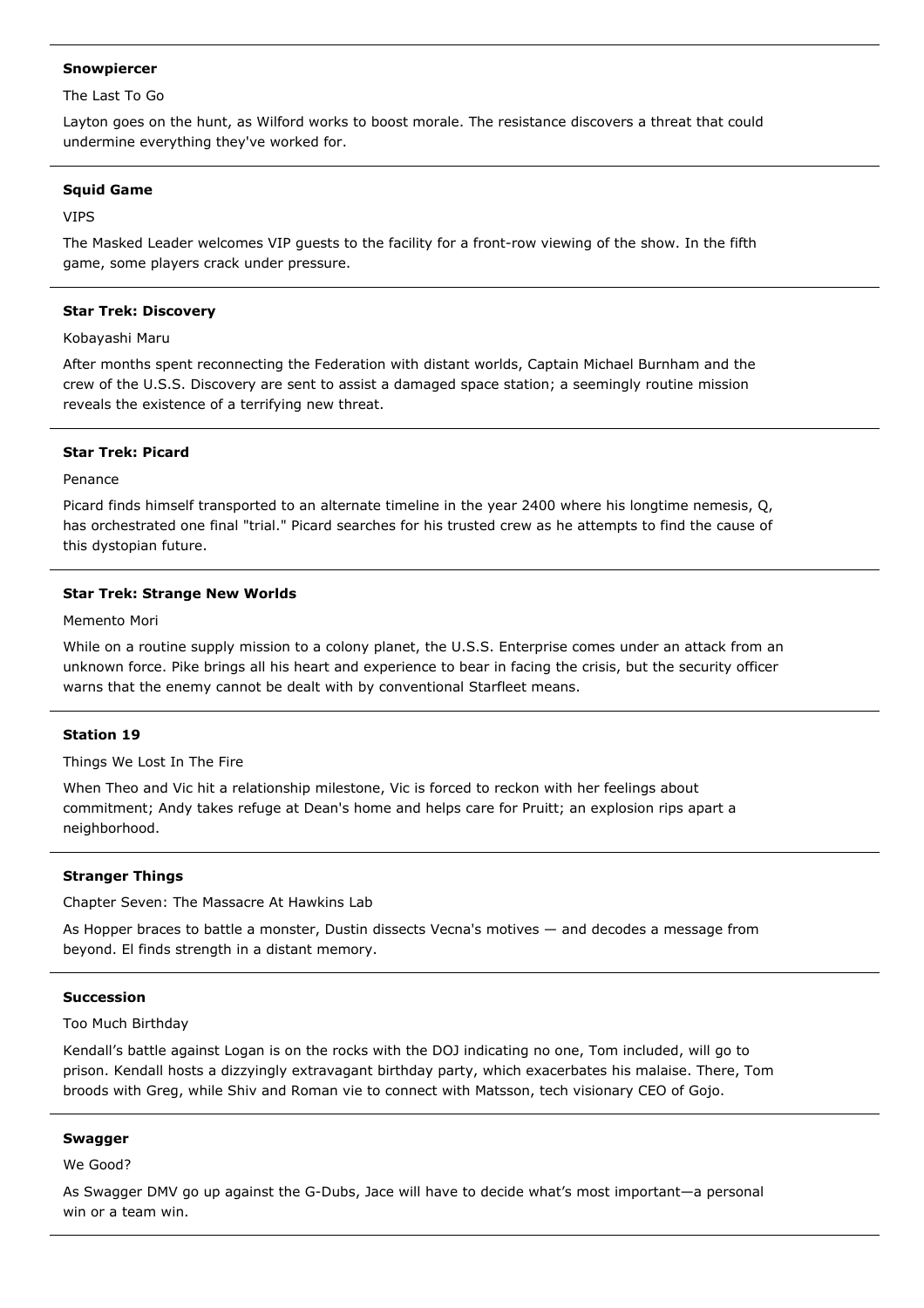## **Sweet Magnolias**

Casseroles And Casualties

In the waiting room, the families gather for news from the doctors, and Ty's plans for the season change. Over margaritas, Helen shares an announcement.

# **Tehran**

13,000

Free of the Mossad and preparing to start a new life in Canada, Tamar is drawn back in by an irresistible offer.

## **Tokyo Vice**

Yoshino

While Samantha risks it all for Polina's safe return, Sato is forced to mix business with pleasure. As Katagiri devises a plan to finally take down Tozawa, Jake is confronted by the crime boss's men.

## **Truth Be Told**

Other People's Tears Are Only Water

Poppy attends an art exhibit for her friend, successful lifestyle guru Micah (Kate Hudson)—but it ends in a shocking tragedy.

## **Virgin River**

Jack And Jill

Jack and Mel argue about their relationship and their future while competing in the Lumberjack Games. Brie opens up about her painful breakup.

## **The Wheel Of Time**

Leavetaking

A strange noblewoman arrives in a remote mountain village, claiming one of five youths is the reincarnation of an ancient power who once destroyed the world and will do so again, if she's not able to discover which of them it is. But they have less time than they think.

# **The Wilds**

Exodus

Each girl on the island is engaged in some kind of struggle to find peace and the truth. Meanwhile, the boys must decide whether or not to attempt a dangerous trip.

# **Winning Time: The Rise Of The Lakers Dynasty**

Promised Land

Down two men and with the 1980 NBA Championship on the line, the outnumbered Lakers look to an unlikely source for inspiration. In Philly, Earvin faces off against his role-model-turned-rival Dr. J, while in LA, Haywood grapples with his own worst enemy: himself.

## **The Witcher**

A Grain Of Truth

Geralt sets off with Ciri on a journey that leads him to an old friend. After the Battle of Sodden, Tissaia shows no mercy in her search for information.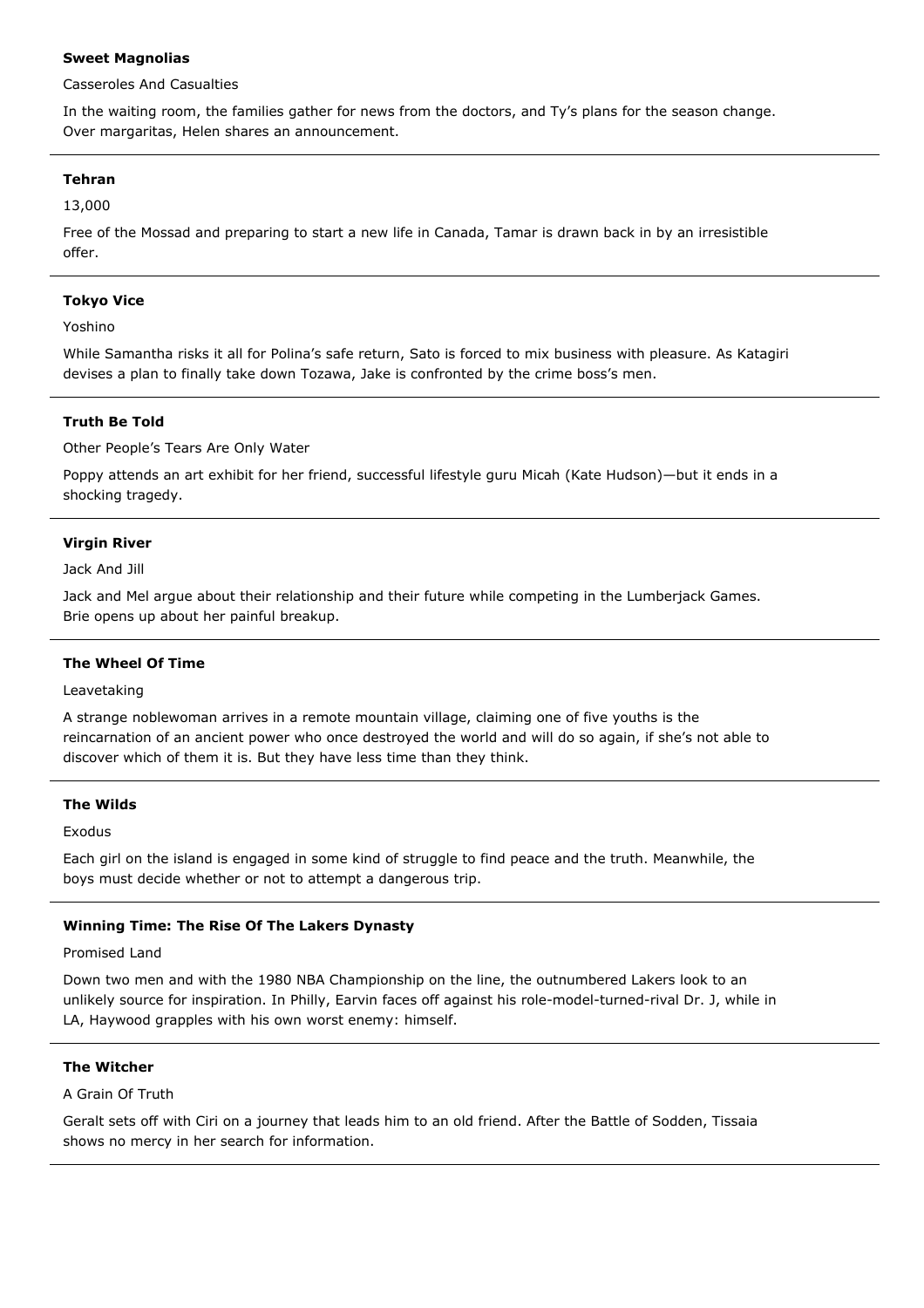## **With Love**

## Nochebuena

It's Christmas Eve AKA "Nochebuena," and the Diaz family gathers together for their annual celebration. Lily is dealing with a recent break-up, while her brother, Jorge Jr., is bringing a boyfriend home to meet the family. We also meet other Portland residents and see how their lives intertwine.

# **Wu-Tang: An American Saga**

Protect Ya Neck

The Clan digs deep to make a perfect record to take the industry by storm.

## **Y: The Last Man**

## Weird Al Is Dead

Yorick, Agent 355 and Dr. Mann hit a snag on their way to San Francisco. Jennifer clashes with former cabinet secretary Regina Oliver. Hero is seduced by a charismatic leader as Sam and Nora grapple with a dangerous group of survivors.

# **Yellowjackets**

# Sic Transit Gloria Mundi

On the night of their 25th reunion, the girls navigate damning evidence, false alibis and a dubious attempt to "heal." In the wilderness, the Doomcoming leaves everything off the rails as simmering resentments come to a head. Season finale.

# **Yellowstone**

Half The Money

The coordinated attack on the Duttons continues as everyone searches for answers on who is responsible; Rip delivers on a promise.

# **You**

# What Is Love?

As news permeates the community about a recent murder, Joe looks toward a future with Marienne — but hell hath no fury like Love scorned.

# **End of Category**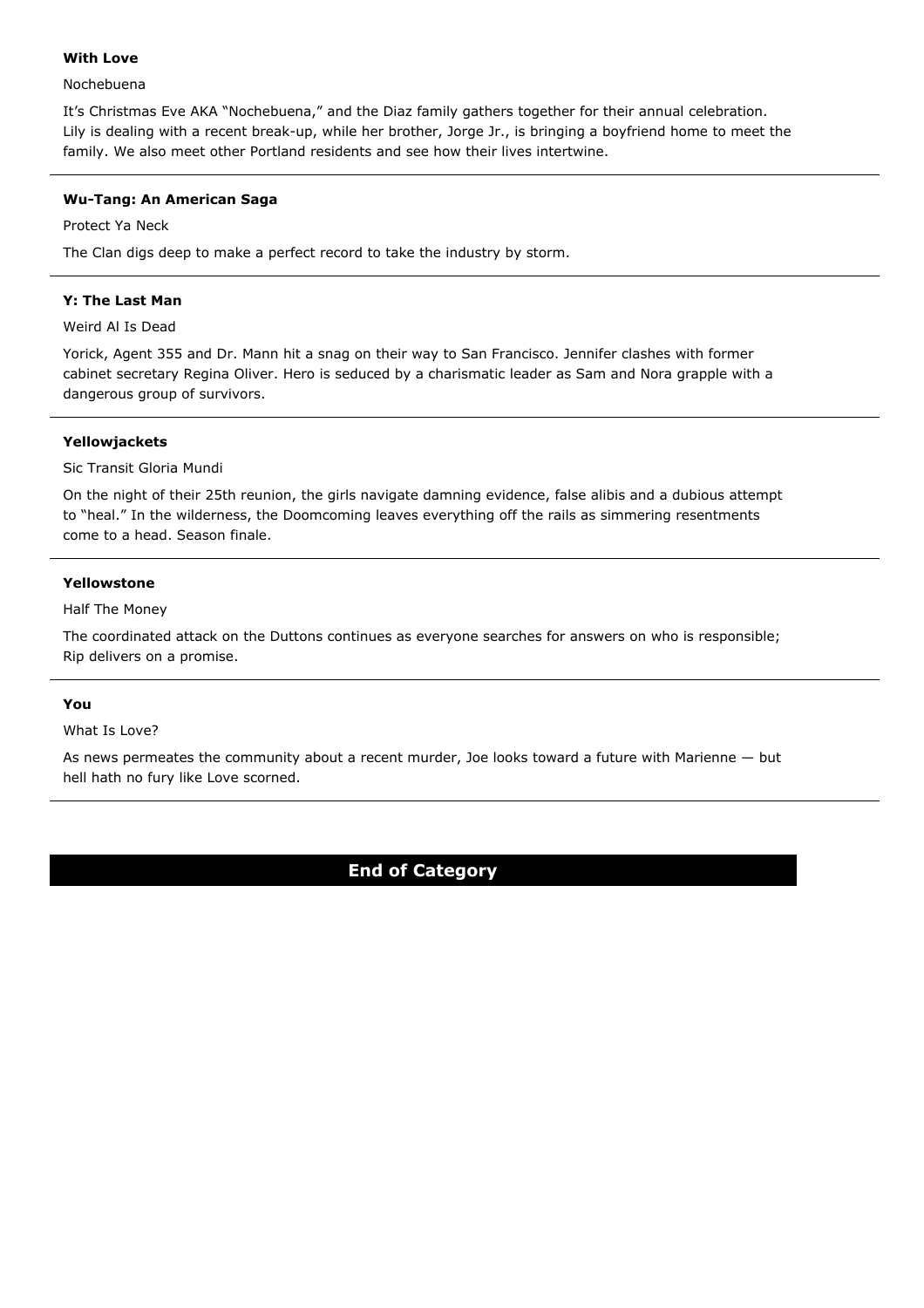## **American Horror Stories**

The Naughty List

A group of influencers face a reckoning after posting a problematic video online.

## **American Horror Story: Double Feature**

Thirst

Harry's newfound talent brings an unexpected visitor to town. Alma decides to take matters into her own hands.

## **Anatomy Of A Scandal**

Episode 1

James scrambles to mitigate the scandal's impact, while a devastated but determined Sophie remembers happier moments and Kate debates her next move.

## **Angelyne**

Pink Clouds

Lounge acts, funerals, lost years, pink escapes; the truth about the world's need for the truth about Angelyne.

## **Birds Of Paradise**

Kate is an aspiring ballerina given a scholarship to attend a prestigious ballet school in Paris. Upon arrival her confidence is tested by fellow dancer Marine who recently lost her brother. While confrontational at first, their relationship evolves into an emotionally charged, competitive union beset by lies and sexual awakening.

## **Brand New Cherry Flavor**

Egg

A desperate Lisa kisses the toad, but blood-sex magic holds the key. Lou and Jonathan have a moment. A savage spirit accomplishes the impossible.

## **Candy**

Cover Girl

The day after the incident, Candy takes part in the ongoing investigation into the murder of Betty Gore. As more evidence comes to light, Candy hires ambulance-chaser attorney Don Crowder.

## **Clickbait**

The Sister

Pia Brewer races to find Nick when he appears in an online video, bloodied and holding a sign that reads: "At 5 million views I die."

# **Colin In Black & White**

Cornrows

Inspired by his basketball idol, eighth grader Colin embraces his individuality and hip-hop culture in a way that startles his parents and coaches.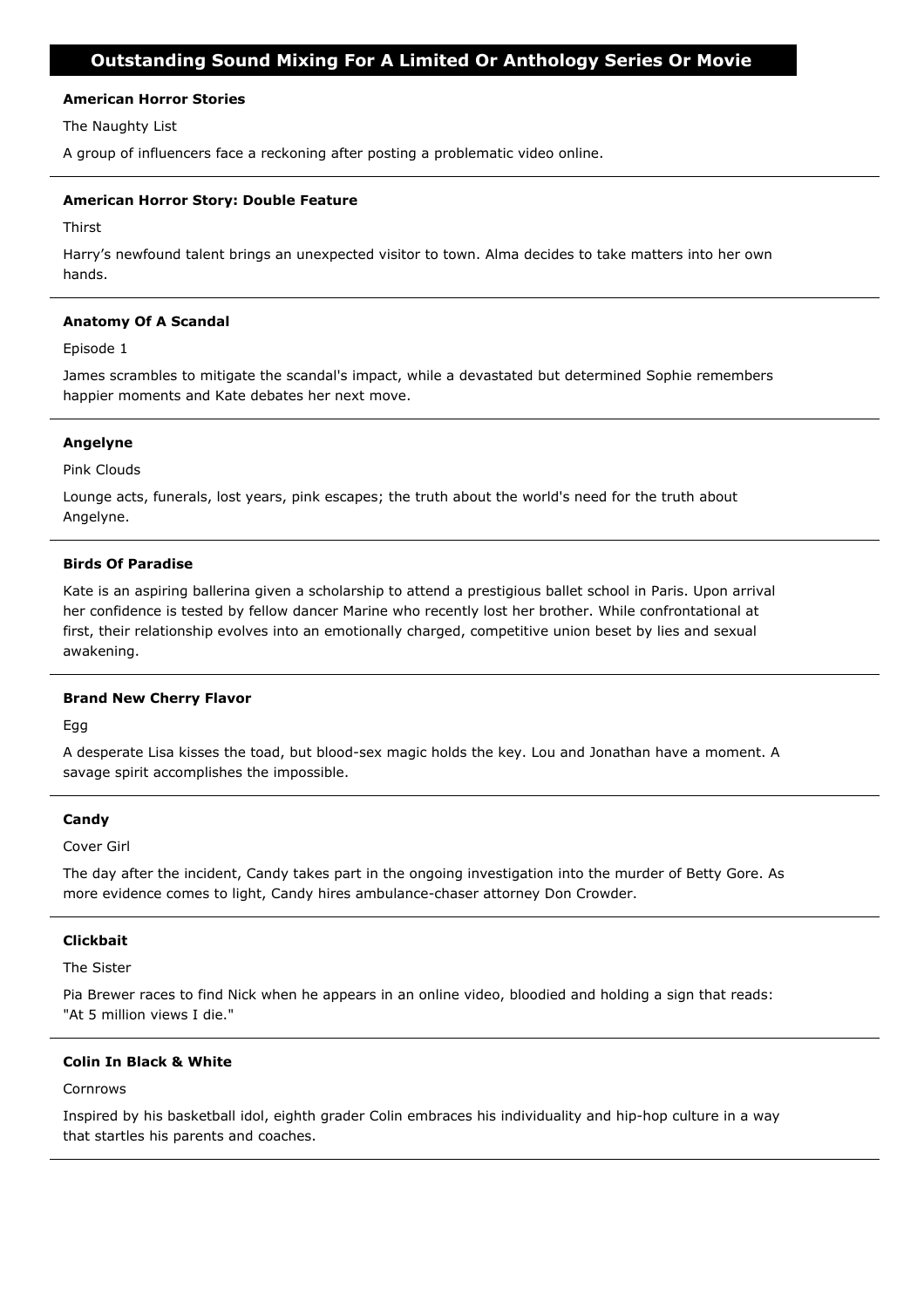# **Conversations With Friends**

## Episode 1

In the summer before their final year at Trinity College, Frances and her best friend Bobbi meet an impressive local writer, Melissa. Bobbi quickly develops a crush on Melissa but Frances is unexpectedly drawn to Melissa's husband, Nick.

### **DMZ**

### Good Luck

As the clock begins on Alma's dangerous 24-hour passage into a lawless Manhattan in search of her son Christian, rivals Parco and Wilson seek approval from the DMZ's major gangs in separate bids for governor.

### **Dopesick**

Pseudo-Addiction

Sky-high OxyContin sales are threatened by reports of abuse, prosecutors investigate a claim central to OxyContin marketing, and Finnix begins to question the safety of the drug.

### **Dr. Death**

Diplos

Two doctors investigate a series of botched operations at the hands of a fellow surgeon.

### **The Dropout**

Old White Men

Walgreens is enticed by Elizabeth to seal the deal on a new partnership with Theranos; Ian tries to investigate what's going on behind closed doors.

### **1883**

Lighting Yellow Hair

Elsa makes an unlikely friend. The group faces a harrowing challenge from mother nature. The camp searches for one of their own.

### **The Essex Serpent**

I Break Things

Cora tries to put things behind her, but a chance encounter makes that complicated. Stella gets some bad news.

## **The First Lady**

## That White House

Eleanor learns Franklin has polio and commits to enable Franklin's political dreams. Betty boldly attends Alberta King's funeral against the wishes of Jerry's cabinet. Michelle, heading into her term as First Lady, enters a White House built by slaves while confronting the threat of assassination Barack faces.

### **Fresh**

Noa (Daisy Edgar-Jones) meets the alluring Steve (Sebastian Stan) at a grocery store and, given her frustration with dating apps, she takes a chance and gives him her number. After their first date, Noa is smitten. However, she finds that her new paramour has been hiding some unusual appetites.

## **Gaslit**

Final Days

In the final days of the Nixon administration, Martha struggles to keep her family together in the midst of her decline. Dean and Mo ready for their own future as G. Gordon Liddy gives Dean a parting gift.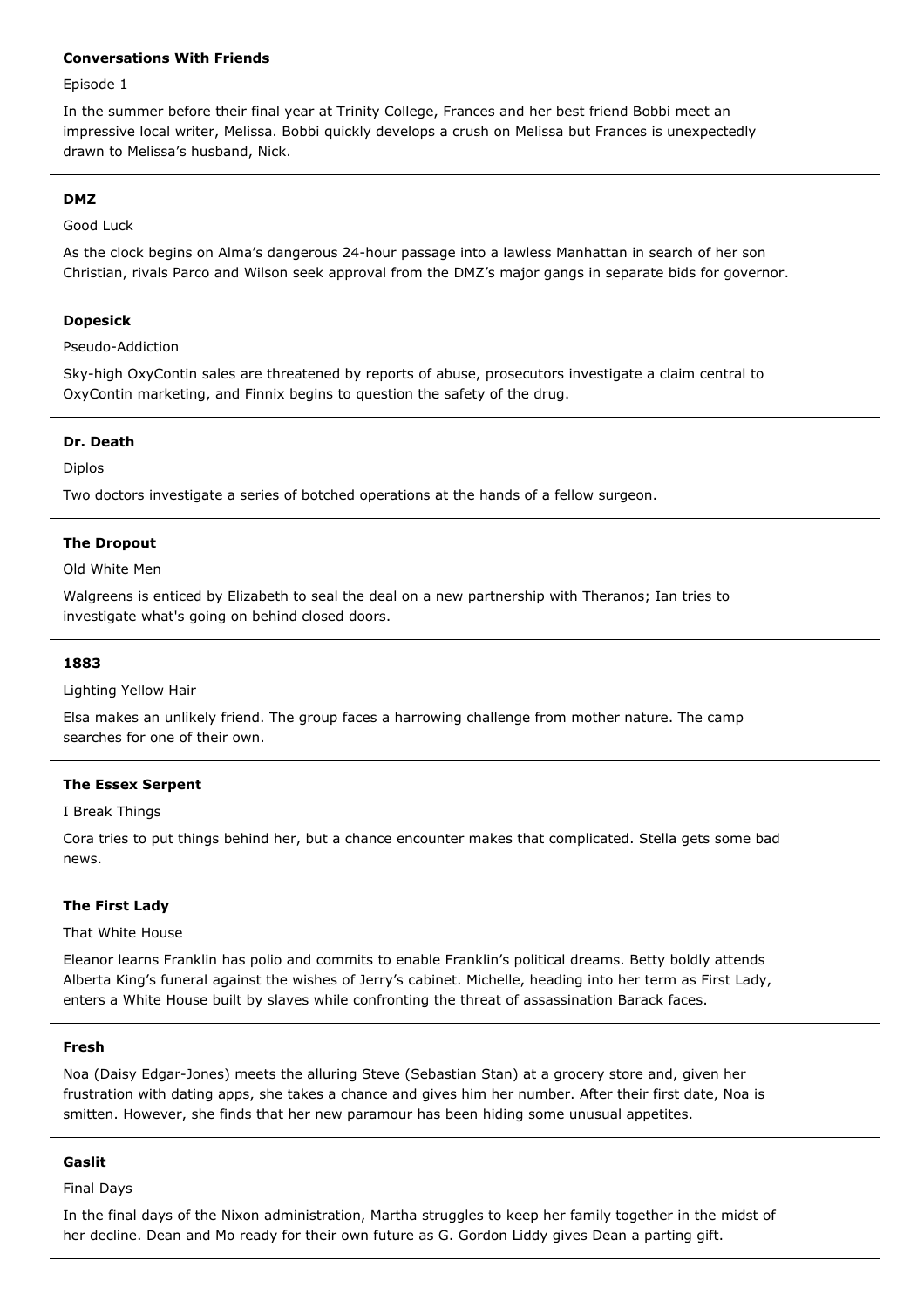## **The Girl From Plainville**

Star-Crossed Lovers And Things Like That

A teen's death by suicide unearths painful questions for his family and reveals a complicated, mostly virtual relationship with a young woman who may hold the answers.

## **The Hot Zone Anthrax**

Noble Eagle

In 2001, in the aftermath of 9-11, another attack began: the anthrax letters. Journalists and politicians received letters containing anthrax powder resulting in 5 deaths.

## **The House**

Across different eras, a poor family, an anxious developer and a fed-up landlady become tied to the same mysterious house in this animated dark comedy.

## **I Want You Back**

Peter and Emma were on the precipice of life's biggest moments—marriage, kids, houses in the suburbs until their respective partners dumped them. Horrified to learn the loves of their lives had already moved on, Peter and Emma hatch a hilarious plan to win back their exes with unexpected results.

# **Impeachment: American Crime Story**

Not To Be Believed

Tensions rise between Monica and the President. Paula is offered a settlement. Linda begins to feel that she has a target on her back.

### **Inventing Anna**

Life Of A VIP

Reporter Vivian Kent defies her editor to pursue the story of Anna Delvey, an alleged German heiress indicted for grand larceny and jailed without bail.

## **Inventing Anna**

Too Rich For Her Blood

Vivian digs into lingering questions after her article's publication, including Anna's formative years in Germany and her stay at L.A.'s Chateau Marmont.

## **Joe vs Carole**

**Sanctuary** 

Financially struggling, Joe heads to Tampa to confront Carole and make peace, only to escalate their conflict more.

### **Jolt**

A bouncer with a slightly murderous anger-management problem that she controls with an electrode-lined vest goes on a revenge-fueled rampage to find the killer of first guy she's ever fallen for. The cops pursue her as their chief suspect.

### **Landscapers**

Episode One

Christopher and Susan Edwards' recreated life in France begins to collapse after a call from police. Povertystricken fugitives, the Edwards decide to return to England to clear their name and hopefully regain their old life. Foolishly, they believe in their innocence in the murder of Susan's parents, the Wycherley's.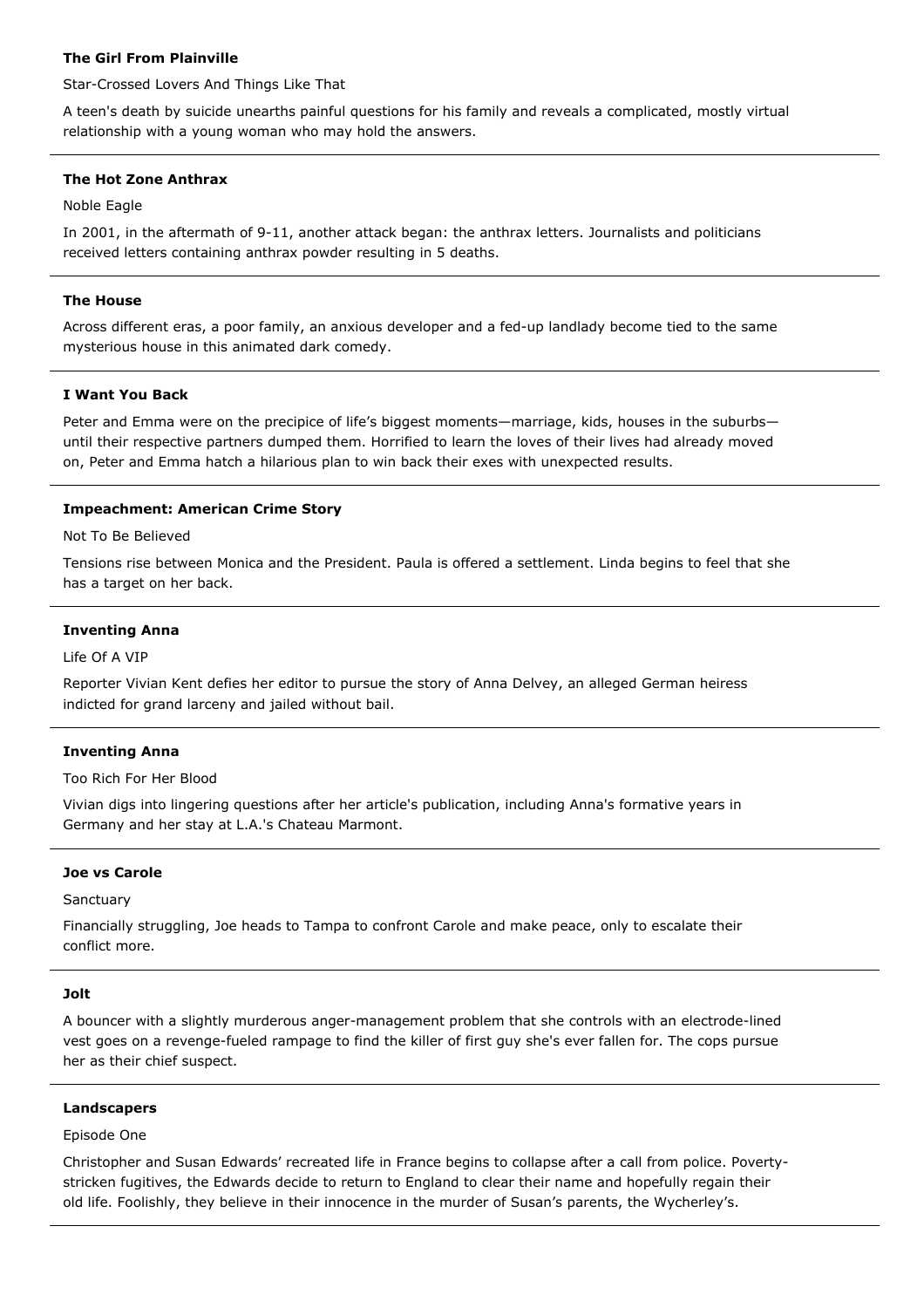## **The Last Days Of Ptolemy Grey**

Robyn

Kicked out by Niecie, Robyn moves in with Ptolemy and accompanies him to a doctor's appointment for an experimental treatment.

## **Lisey's Story**

Jim Dandy

After a terrifying experience, Lisey opens up the gates of her memory to find answers in Scott's world of Boo'ya Moon.

### **MAID**

Dollar Store

Fleeing in the night with Maddy, Alex seeks help from social services and lands a job with Value Maids, only to find her problems are just beginning.

### **Midnight Mass**

Book VII: Revelation

Night falls on Crockett Island as a tight-knit group of rebels take refuge where they can and forge a plan to control the chaos.

### **Miracle Workers: Oregon Trail**

End Of The Trail

The wagon train faces its final showdown.

#### **Modern Love**

On A Serpentine Road, With The Top Down

"Driving, with the top down, I'm reminded that I too can shift gears, face risk, handle inconvenience — and survive tragedy. My partner, eyes misting, says: 'You love that car. And your husband was an extraordinary man.'"

## **Moon Knight**

Gods And Monsters

As Moon Knight joins the fray, Marc, Steven and Khonshu must work together to stop Ammit.

### **The Offer**

Crossing That Line

In the bloody aftermath of the Italian-American Civil Rights League rally, Gallo threatens "The Godfather's" production budget as Ruddy struggles to protect the funding for Sicily. Evans continues to spiral after the breakup of his marriage with Ali MacGraw, allowing Barry Lapidus to capitalize.

### **Pam & Tommy**

The Master Beta

Pam and Tommy resort to increasingly desperate measures to get their property back.

### **Pistol**

Track 5: Nancy & Sid

As Nancy and Sid's love ignites, Sid becomes increasingly lost to heroin and violence. A plan is hatched to get rid of Nancy, but on a riverboat stunt during the Queen's Jubilee to promote "God Save the Queen," chaos takes hold.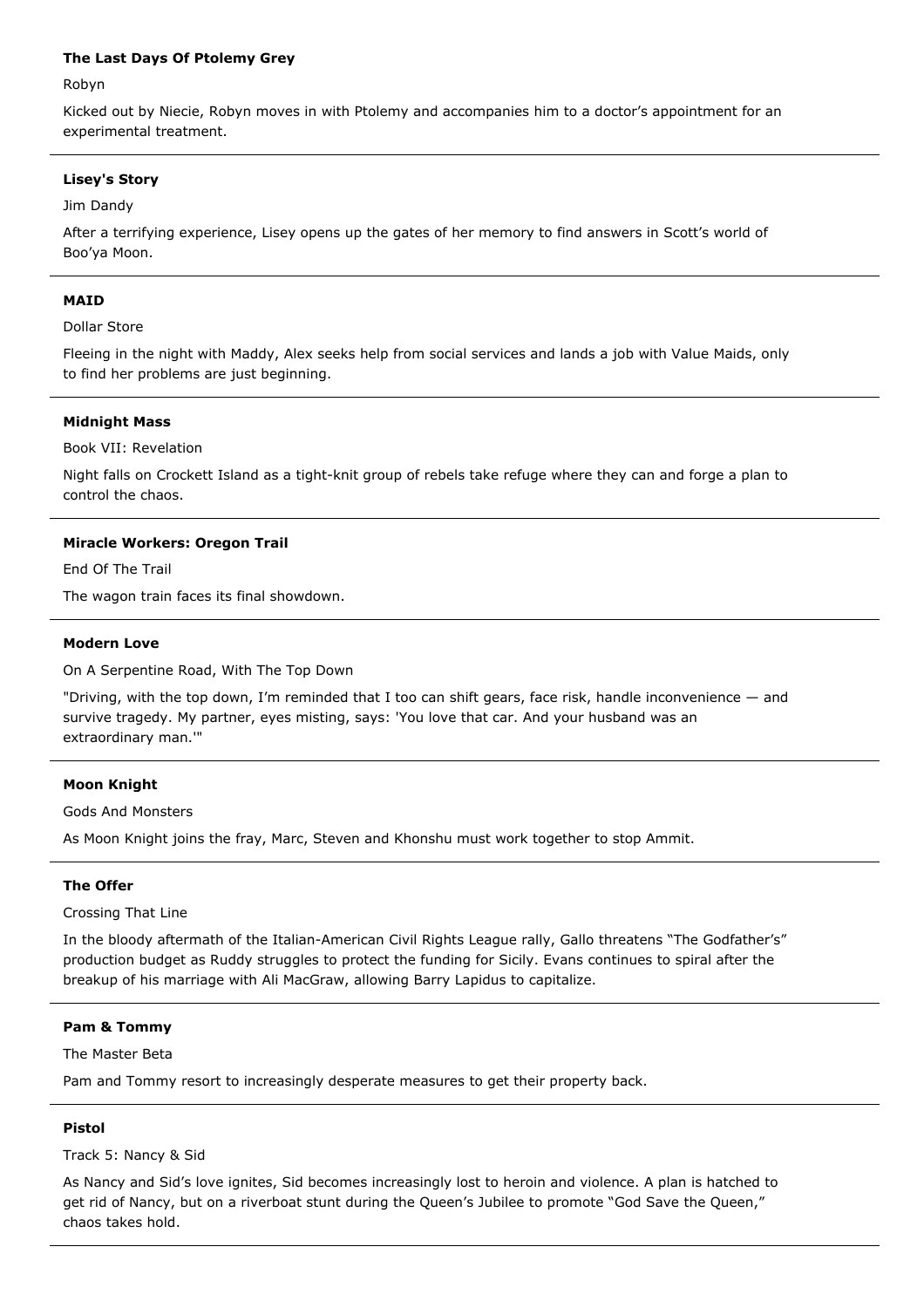## **The Pursuit Of Love**

Episode 1

On the brink of adulthood Fanny and Linda are stuck in the Oxfordshire countryside impatiently waiting for life to begin. When they finally break free, Linda immediately falls hopelessly in love, leaving Fanny feeling left behind.

## **Ray Donovan: The Movie**

A showdown decades in the making brings the Donovan family legacy full circle. As the events that made Ray who he is today finally come to light, the Donovans find themselves drawn back to Boston to face the past.

### **Roar**

The Girl Who Loved Horses

A girl (Fivel Stewart) loves horses. Her friend (Kara Hayward) does not.

### **Scenes From A Marriage**

## Innocence and Panic

After a tense day of reflection and disclosure about their relationship and marriage during a doctoratestudent interview, Mira and her husband Jonathan navigate the consequences of the unexpected news that Mira is pregnant, and both struggle with the gravity of her decision to terminate the pregnancy.

## **The Shrink Next Door**

The Verdict

Series finale. Marty confronts Dr. Ike about his behavior and tries to reconnect with the life he left behind.

### **The Sky Is Everywhere**

17-year-old Lennie Walker, a radiant musical prodigy, struggles with overwhelming grief following the sudden loss of her older sister, Bailey. Through her vivid imagination and honest, conflicted heart, Lennie navigates first love and first loss to create a song of her own.

## **The Staircase**

America's Sweetheart Or: Time Over Time

The Peterson children rally around their father as David angles for a retrial. In Durham, Martha and Margaret address long-buried truths, and Clayton bears witness to Todd's tenuous sobriety. Six years later, Michael faces yet another hearing that may finally answer open questions about his first trial and Kathleen's death.

### **Station Eleven**

Wheel Of Fire

After renowned actor Arthur Leander tragically collapses onstage, Jeevan Chaudhary and young Kirsten Raymonde have a chance meeting – and soon face an important decision that could save their lives.

### **Super Pumped: The Battle For Uber**

X To The X

Uber engineers develop new technology to help skirt their legal problems while working towards slaying the biggest giant yet: New York and the taxi commissions. Travis rewards the Uber team for their hard work with a blowout in Las Vegas, courting the unwanted attention of the press.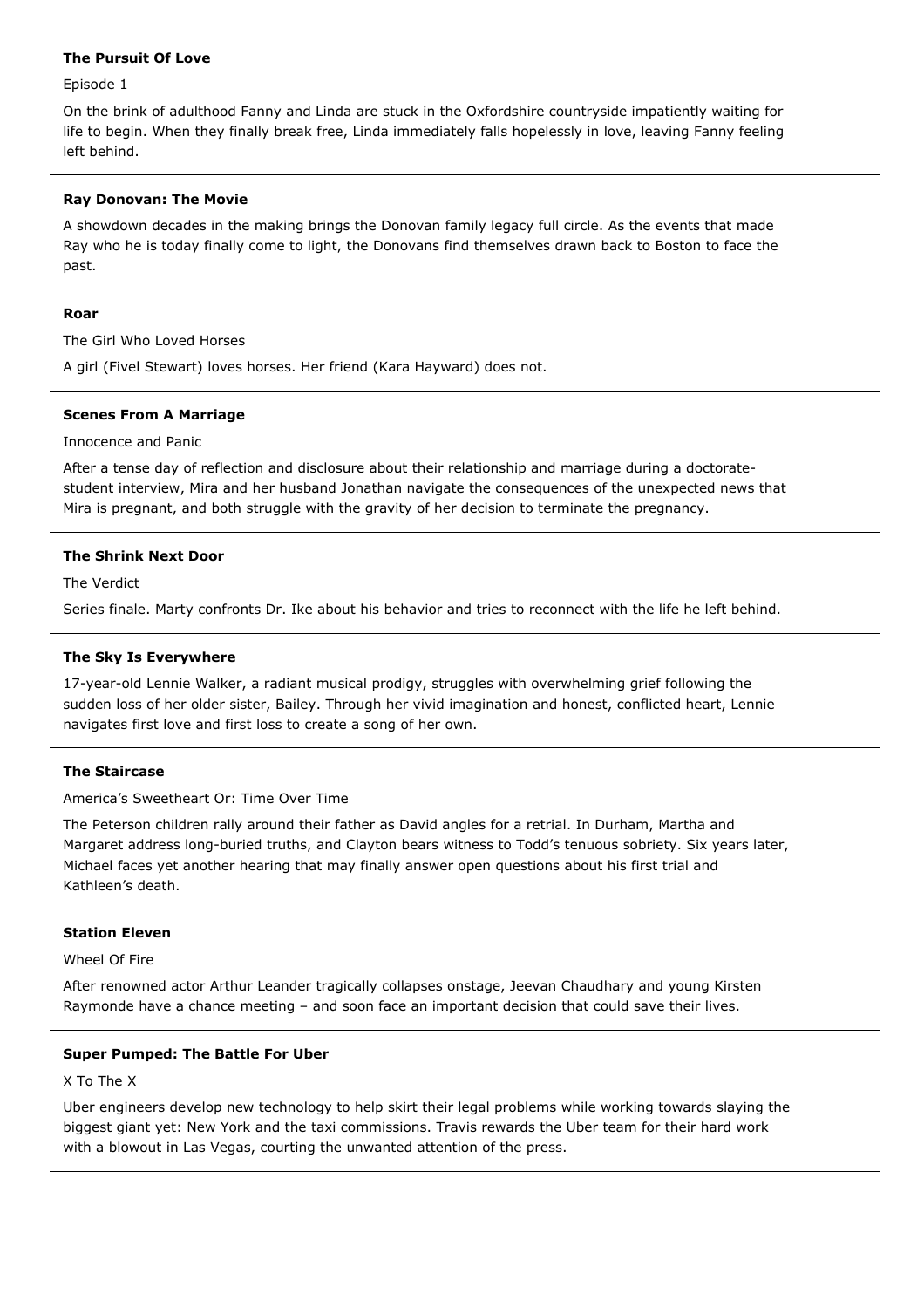# **The Survivor**

The true story of Harry Haft, who after being sent to Auschwitz, survived not only the unspeakable horrors of the camp, but the gladiatorial boxing spectacle he was forced to perform with fellow prisoners for his captor's amusement. Haft's driven by his quest to reunite with the woman he loves.

# **The Thing About Pam**

# She's A Killer

Pam goes to shocking and absurd extremes to extricate herself from the web of lies she has spun. Some measure of justice, redemption and hope is finally found.

# **Time**

Episode 1

Mark Cobden is sent to prison and has to learn quickly how to survive. When an inmate identifies prison officer Eric McNally's weakness, he faces an impossible choice

# **True Story**

Chapter 7: ...Like Cain Did Abel

Seeking retribution, Kid reaches a breaking point and takes matters into his own hands. Days later, Kid shares his story and vows to be a better man.

# **Under The Banner Of Heaven**

Surrender

The ongoing investigation leads Pyre and Taba into untrod woods where they unearth information that challenges Pyre's own faith, and draw more Laffertys into suspicion and custody.

# **Under The Banner Of Heaven**

When God Was Love

Detectives Jeb Pyre and Bill Taba investigate the brutal, sinister murders of an LDS woman, Brenda Wright Lafferty and her baby daughter in Utah's typically serene Salt Lake Valley in 1984.

# **A Very British Scandal**

Episode 1

Once considered the most beautiful debutante of the 1930s, heiress Margaret Sweeny, amid divorce, meets the dashing Ian Campbell, future Duke of Argyll. What begins as sexual chemistry leads to marriage, with Margaret having fallen in love with Ian and his crumbling ancestral seat, Inveraray Castle and financing its restoration.

# **The Voyeurs**

A young couple find themselves becoming interested in the sex life of their neighbors across the street. What starts as an innocent curiosity turns into an unhealthy obsession, after they discover that one neighbor is cheating. Temptation and desire cause their lives to become tangled together leading to deadly consequences.

# **The Waltons' Homecoming**

Set in 1933, The Waltons' Homecoming is told through the eyes of John Boy. When a storm threatens John Sr.'s arrival on Christmas Eve, Olivia sends John Boy out into the night to find his daddy - a journey that will change John Boy's life forever.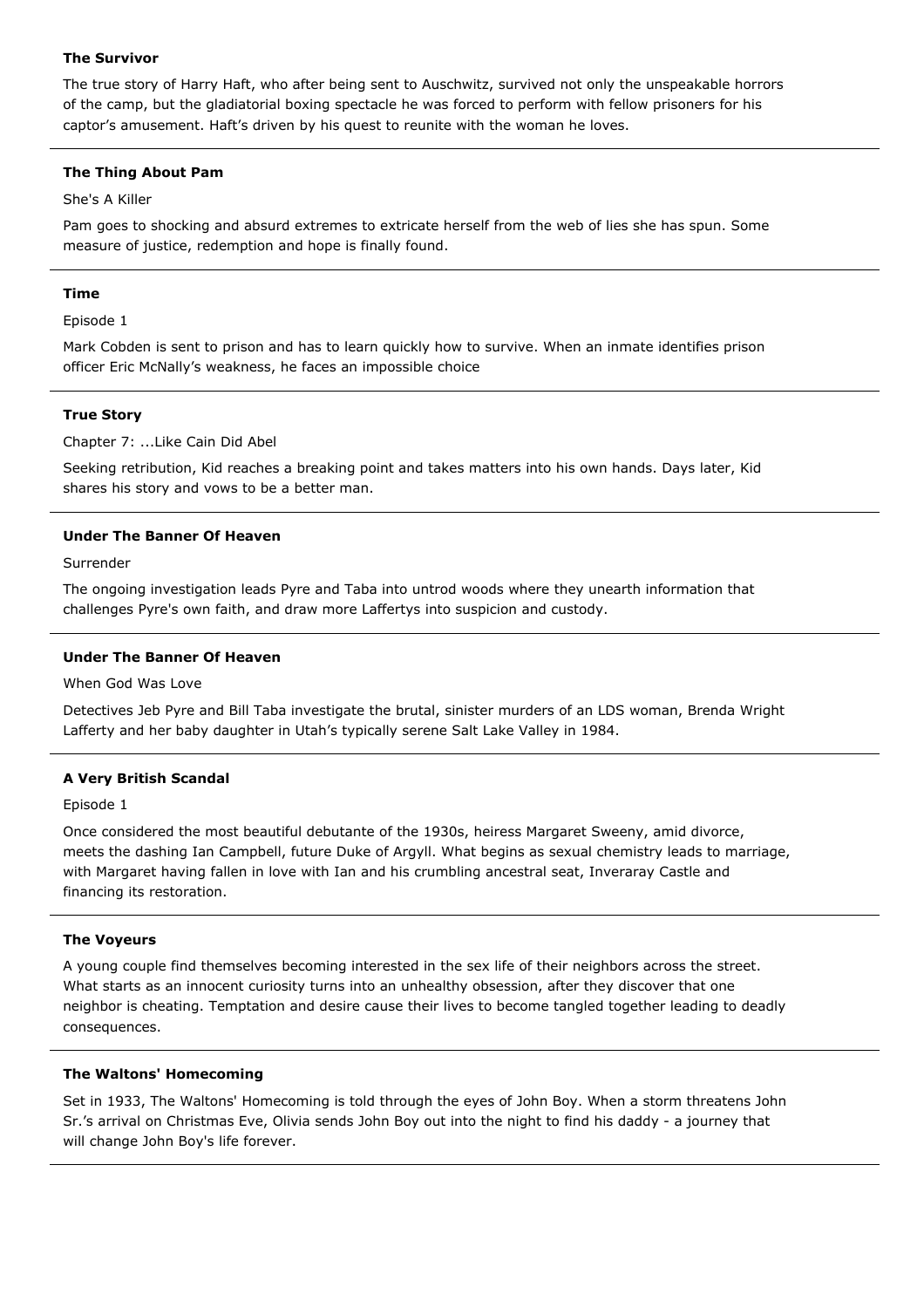# **We Own This City**

Part Four

A car chase led by Jenkins ends in tragedy. Jensen and Sieracki listen as Ward confesses to wrongdoing. Jenkins discovers seized drugs turn a profit. Jenkins and Hersl lead the charge against protestors during the Freddie Gray uprising, while Suiter questions the tactics, and Steele experiences a city undone.

# **WeCrashed**

# Summer Camp

The growing WeWork team gathers on Rebekah's family property. Rebekah grapples with a public relations misstep and bad personal news

# **The White Lotus**

Departures

Rachel shares harsh truths with Shane and confides in Belinda, who's reeling from bad news regarding her proposal. As the Mossbachers recover from their harrowing burglary scare, Quinn reveals major life plans. With nothing left to lose, Armond goes on an all-out bender and gets the ultimate revenge on Shane.

# **Why Didn't They Ask Evans?**

Episode 1

Along the rugged Welsh coastline, Bobby Jones (Will Poulter) finds a dying man at the bottom of the cliffs. As Bobby tries to ease his final moments, the man utters a mysterious question.

# **The Woman In The House Across The Street From The Girl In The Window**

Episode 8

As a storm rages on, Anna pushes past her fear and ends up fighting for her life. Later, déjà vu kicks in when Anna boards a flight to New York.

# **Women Of The Movement**

The Last Word

After the verdict is reached and the story becomes international news, a movement begins – and Mamie Till-Mobley fights to defend Emmett's legacy.

# **End of Category**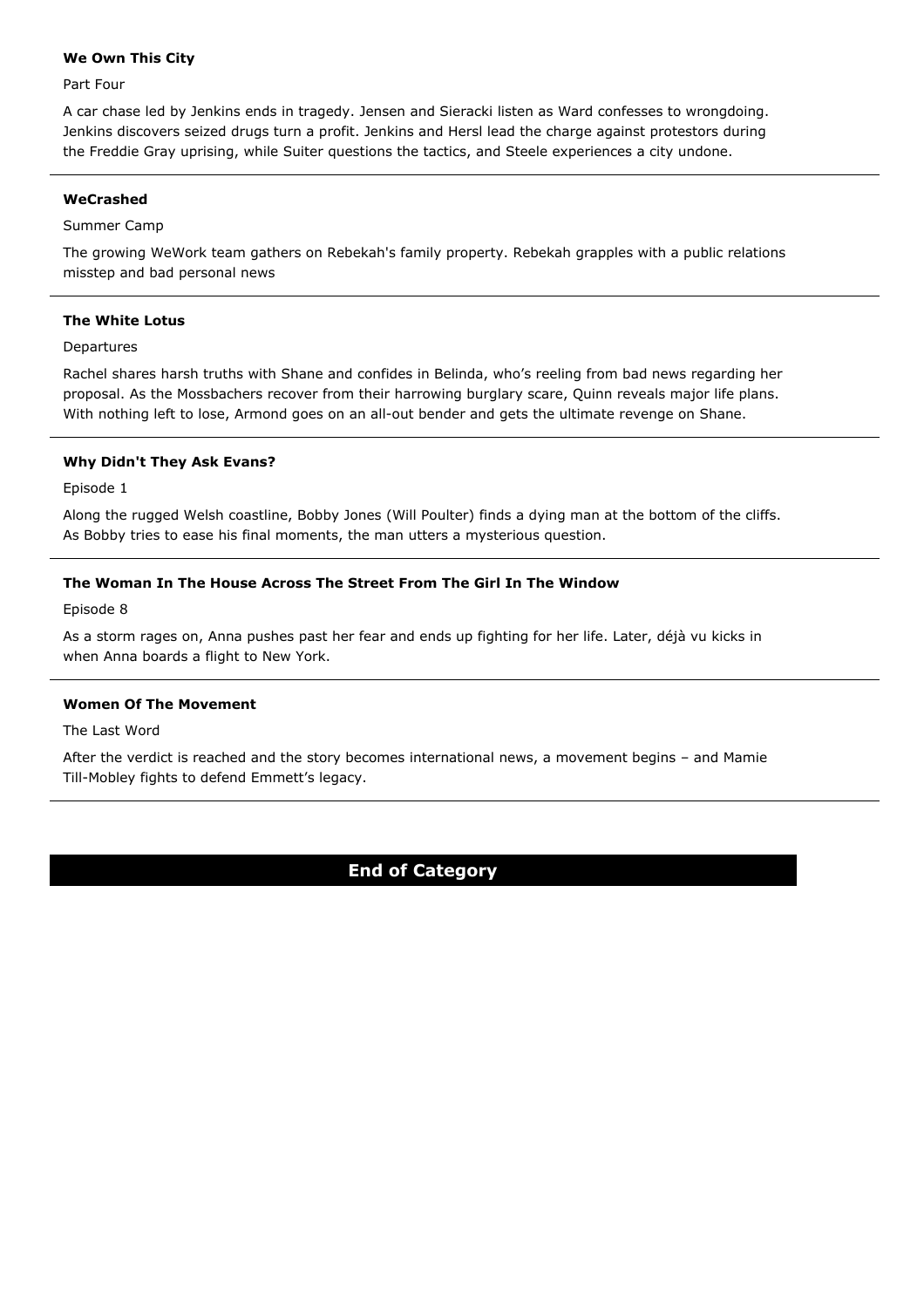# **Outstanding Sound Mixing For A Comedy Or Drama Series (Half-Hour) And Animation**

# **Abbott Elementary**

Work Family

After Jacob reveals a detail about his personal life, Janine realizes she doesn't know the other teachers as well as she thought; Gregory's stern teaching approach is causing his whole class to underperform.

### **Acapulco**

Time After Time

As Diane shows a group of journalists a photo exhibit of Las Colinas' history, the story of Don Pablo's long tenure at the resort is revealed.

# **After Life**

## Episode 6

Making an earnest attempt to be happy -- or at least not miserable -- Tony gives some long overdue recognition to those who have stood by him.

## **The Afterparty**

Yasper

Yasper explains how he tried to get Xavier to help him get his music career off the ground. His version of the events is a toe-tapping musical.

#### **Arcane**

When These Walls Come Tumbling Down

An eager protégé undermines his mentor on the council as a magical tech rapidly evolves. With authorities in pursuit, Jinx must face her past.

### **Archer**

Dingo, Baby, Et Cetera

Lana makes rookie mistakes as ghosts from Archer's past haunt him on a special mission.

### **As We See It**

Pilot

Series premiere. Jack has an outburst at work and suffers the repercussions. Violet obsesses over wanting a "normal" boyfriend and fights with her brother Van for control of her life. Harrison is terrified of venturing outside, but their aide Mandy works with him to overcome his fears.

## **Atlanta**

Tarrare

Yo Tarrare was a real person. Wild. They gotta stop biting these better shows tho.

### **Atypical**

Dessert At Olive Garden

Sam deals with a big disappointment, Casey clashes with Elsa over college plans, and a recurring dream vexes Doug.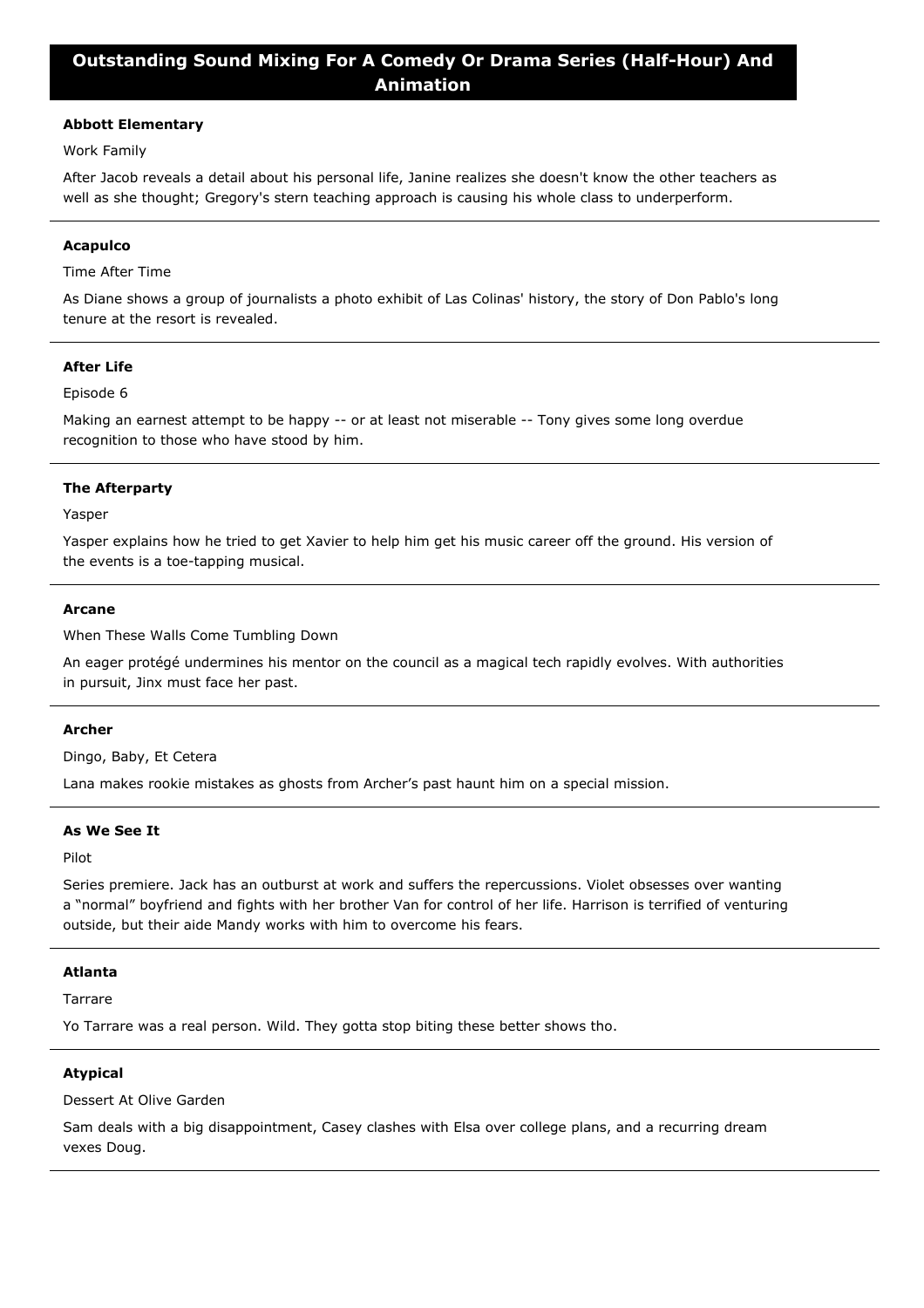## **Awkwafina Is Nora From Queens**

Home

Nora embraces her new life in New Mexico, but a distressing letter from home makes her reevaluate the future, and Grandma deals with loneliness during coronavirus lockdowns.

## **B Positive**

Juneau, Froyo, And Mario Kart

Gina is torn after getting an offer to sell Valley Hills to a rival assisted living residence. Also, Drew prepares to leave on his big trip to Alaska, on the second season finale,

## **The Baby**

The Baby

As Natasha and Mrs. Eaves remain trapped in Barbara's summer solstice ritual, the baby's complicated origin, connection to Mrs. Eaves, and trauma-filled path to Natasha are revealed.

### **Barry**

## all the sauces

Fuches returns to America and starts his vengeance army. While trying to leave LA with his family, Cousineau realizes Barry's plan to save his career has worked. Cristobal and Hank are reunited after Barry kills Fernando, then at Joplin's premiere, Sally breaks up with Barry.

## **Better Things**

We Are Not Alone

Sam and their village.

## **Big Mouth**

Re-New Year's Eve

Nick follows Walter to the land of monsters and demands to see the person in charge. A New Year's Eve party inspires a flurry of grand gestures.

## **black-ish**

If A Black Man Cries In The Woods...

Pops, Dre and Junior go on a trip to heal old wounds; Diane and Jack contemplate their futures as they look at their college wish lists.

## **Blindspotting**

Bride Or Die

Ashley brings the whole family to visitation to see Miles. Earl heads off to start his first day of work at the ports but is hit with red light special when he gets back to the docks.

## **Bob's Burgers**

Some Like It Bot Part 1: Eighth Grade Runner

When Tina's new shirt is ridiculed by Tammy and Jocelyn in a Wagstaff News segment called "Wow or Weird," she turns to her erotic friend fiction and writes about a futuristic world in which she is a robot.

## **The Boys Presents: Diabolical**

John And Sun-hee

Put on your crying face for this one as an elderly man risks everything to cure his wife's inoperable cancer.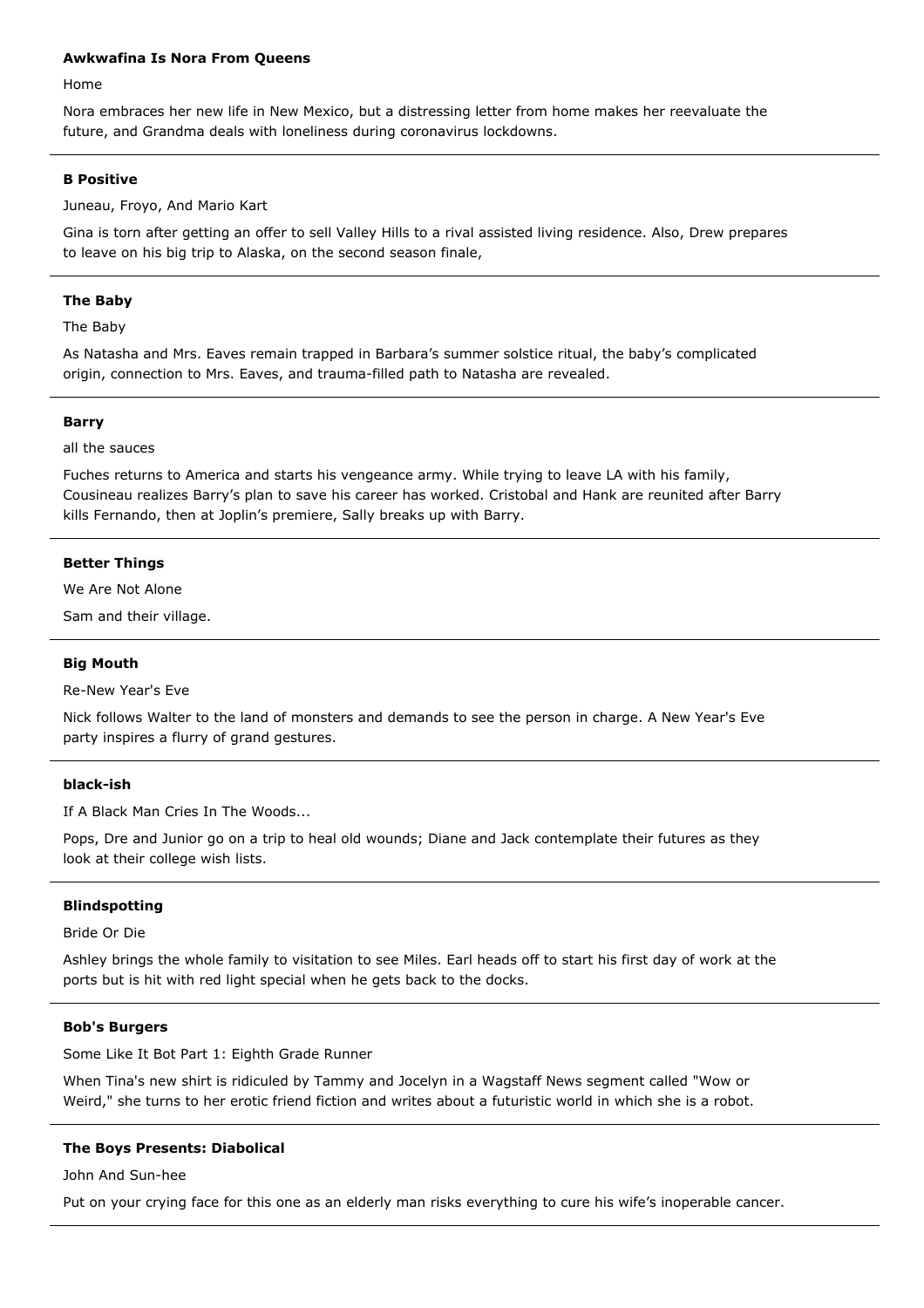# **Brooklyn Nine-nine**

The Last Day

The squad takes stock of their eight years together and look toward's their future.

# **Central Park**

Fista Puff Mets Out Justice

As a test to see if she's worthy of joining an elite girl group, Fista Puffs battles a monster in the Metropolitan Museum of Art.

## **The Chair**

### The Chair

As his hearing approaches, Bill's academic future comes into question. Ji-Yoon's revelation puts the board on the spot and shakes up the department.

## **Close Enough**

Halloween Enough

When a thunderstorm makes trick-or-treating impossible, the gang tells Candice a trio of scary stories to save her Halloween.

### **Cobra Kai**

The Rise

The tournament comes to a shocking end, with the aftermath leaving its participants reeling – and two champions facing uncertain futures.

## **Curb Your Enthusiasm**

### IRASSHAIMASE!

Larry's date goes south when he has a screaming match with the sushi chefs. Freddy is crushed that Larry ruined his favorite shirt ("Who loans someone their favorite shirt?"). Larry refuses to pray for a club member's ill father. "I can give you thoughts, but I can't do prayers."

### **Dave**

Dave

Dave releases his debut album Penith. The rest is history.

### **Dear White People**

Chapter V

Al offers to help Troy and friends wrest control of the Varsity Show back from Miss Bernadette. Reggie strikes up a new friendship.

### **Dickinson**

"Hope" Is The Thing With Feathers

Amid the Civil War's mounting casualties, the Dickinsons grieve one of their own—and Emily struggles to keep the peace in her family.

### **Dicktown**

The Mystery Of Mammal Island

John and David go undercover as lil' animals in Mammal Island video game.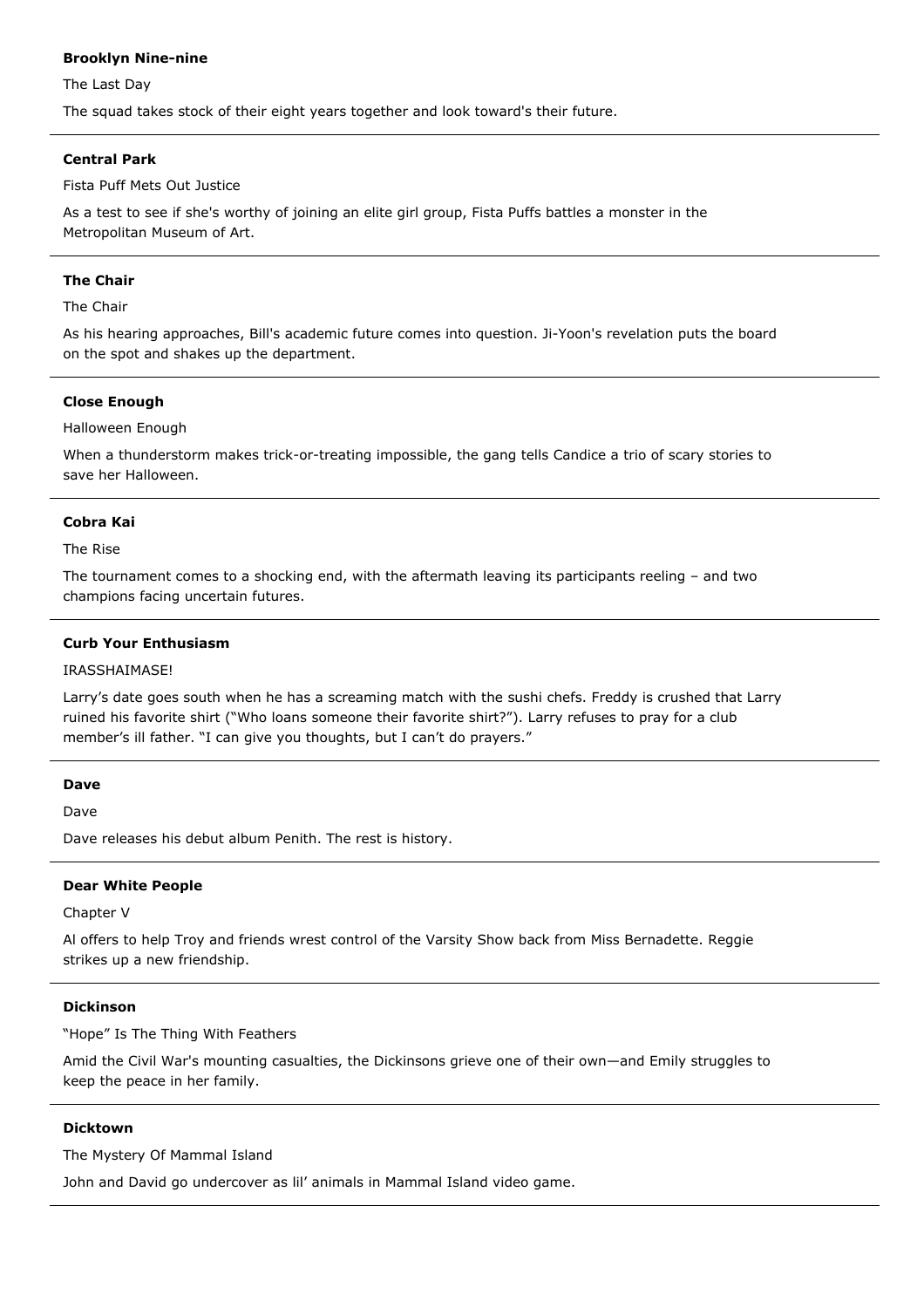## **Disenchantment**

### Bean Falls Apart

In her dreams, Bean confronts her inner "Bad Bean," but the evil doppelgänger conceals a sinister plot. Derek, Bear Boy and Freckles get captured.

## **Duncanville**

## Witch Day 2

Kimberly mixes up a working magic witch potion that makes Jing possessed; Duncan and his friends visit a haunted Circuit City; Jack tries to win a stuffed animal for Annie at the milk bottle toss.

## **Emily In Paris**

Boiling Point

Tempers flare on the opening night of Chez Lavaux. Emily feels Alfie has misjudged her style and joie de vivre. Sylvie catches the eye of a photographer.

## **F Is For Family**

## Bye Bye, Frankie

As the town flocks to the airport for the big Christmas Eve show, Frank scrambles to keep the event on track, and Rosie plots to expose the mayor.

## **Fairfax**

## Chernobylfest

The Gang Gang goes to Chernobylfest, a music festival of Pollution and Radiation, hosted by Yung Polluter and the Litter Gang.

## **Feel Good**

## Episode 3

An awkward dinner with George's old friends becomes contentious after Mae receives a disturbing phone call, then picks a fight with Binky.

## **Gentefied**

## Sangiving

All Pop wants for Thanksgiving is a peaceful family meal. But when everyone's at the table, secrets,  $accusations - and even the turkey - go flying.$ 

## **Ghosts**

## Dinner Party

When Sam and Jay invite the nosy neighbors Henry and Margaret (Mark Linn-Baker and Kathryn Greenwood) to a dinner party to woo them into allowing the bed and breakfast, the ghosts are desperately eager to be included on the guest list.

# **Grace And Frankie**

### The Prediction

Grace gets a distressing phone call that has Frankie questioning the future. Sol worries that Robert is experiencing memory loss.

## **The Great North**

## Brace/Off Adventure

In a special musical episode, Judy embarks on a journey after getting some unexpected news from the dentist.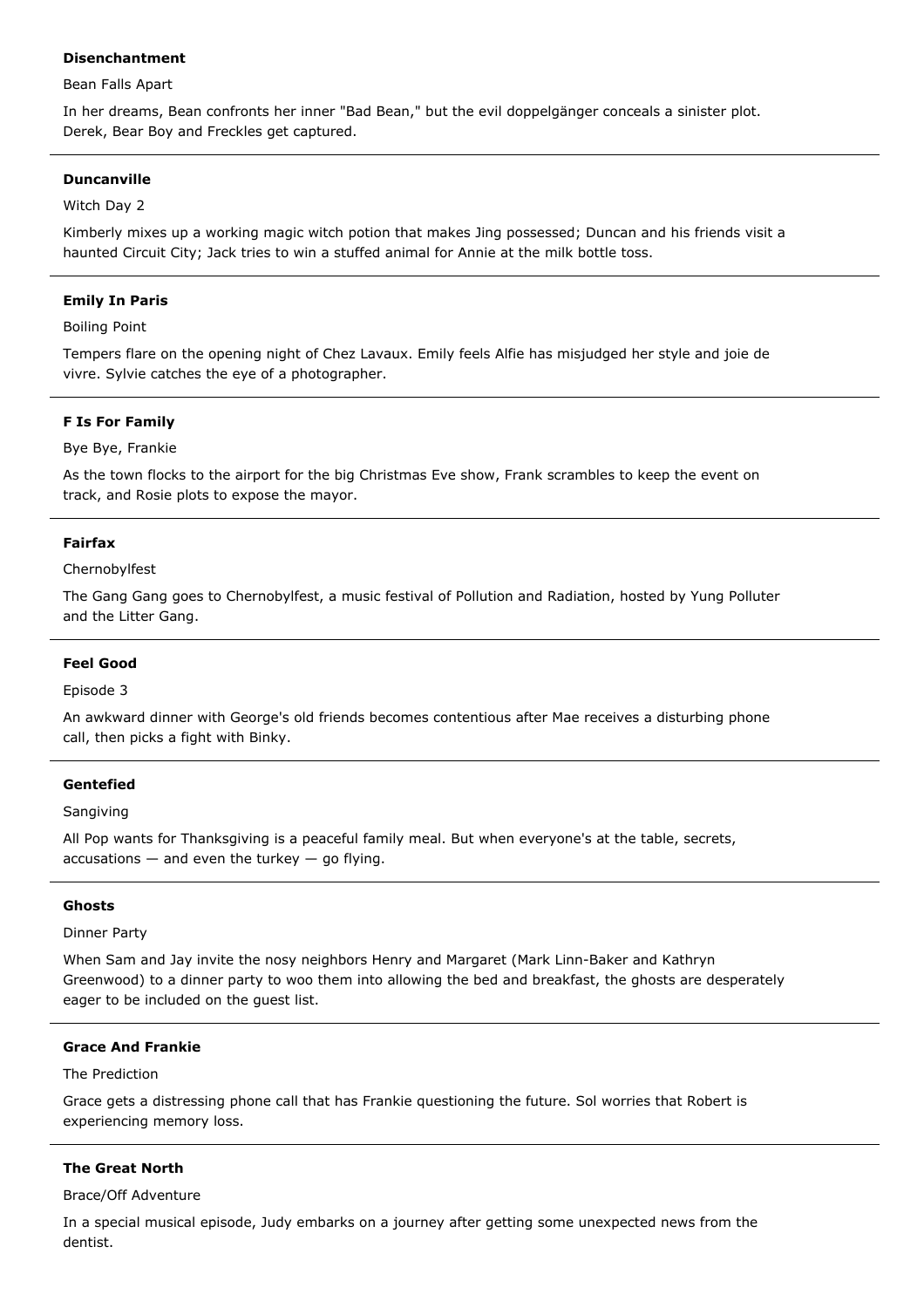## **Hacks**

The Captain's Wife

While Deb struggles to connect with her audience on a gay cruise, Ava finds herself an unexpected hit.

## **Harlem**

The Strong Black Woman

Tye tries to get her health in order before an important conference. Camille questions how to respond to a strange text from Ian. Angie struggles with an ignorant cast member. Quinn navigates her mother's expectations.

## **Human Resources**

## Sh\*tstorm

A monster hurricane forces Emmy, Rochelle and their clients to take shelter together. Meanwhile, the main office loses power — and its portals to Earth.

# **Insecure**

Everything Gonna Be, Okay?!

As she and her friends try to make time for each other no matter what, Issa looks back on all it took to get to where she is today.

# **Inside Job**

The Brettfast Club

Brett hopes to have a blast in the past as the team embarks on a nostalgia-laced mission to a small town that's permanently stuck in the '80s.

# **Killing It**

Desperate Measures

Craig and Isaiah desperately try to get rid of some evidence; Jillian's new job leads to an incredible discovery.

# **The Legend Of Vox Machina**

A Silver Tongue

Vox Machina battles the vicious Professor Anders and his unique magical abilities, while Delilah Briarwood uses magic to summon a demonic army to rise against our heroes. Meanwhile, Pike searches for a way to reconnect with her deity, even if it means risking her life.

## **Life & Beth**

MRI

Beth gets an MRI to find the source of her back pain and, while inside, she reflects on her tumultuous childhood.

## **Love, Death + Robots**

Very Pulse Of The Machine

When an exploratory mission to a Jovian moon ends in disaster, the lone survivor must begin a perilous but mind-expanding journey.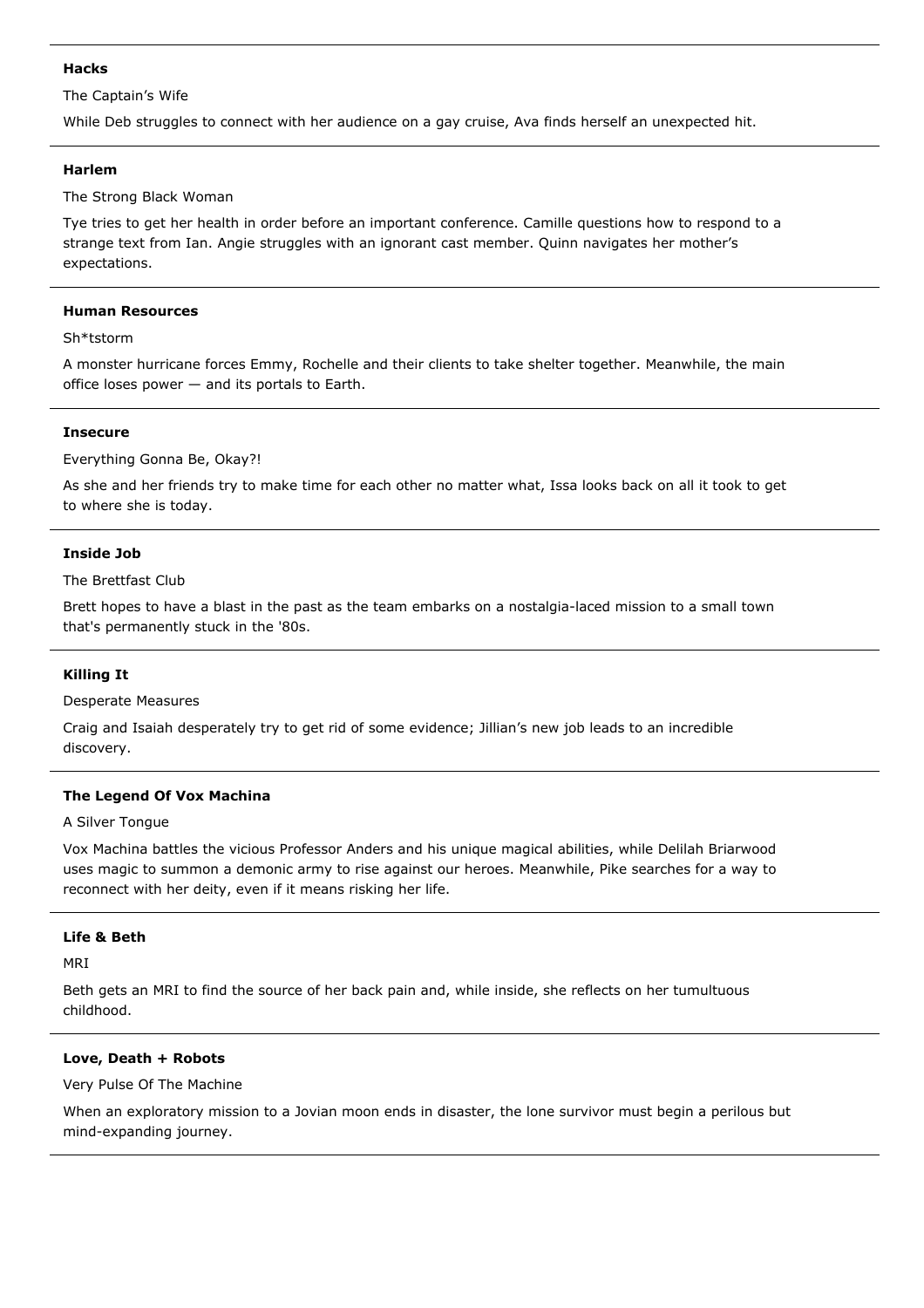## **MacGruber**

# A Good Day To Die

After serving eleven years in prison for the murder of his former nemesis, MacGruber is reunited by General Fasoose for one last suicide mission.

## **Made For Love**

We're Losing Time

When Herb begins to grow suspicious, Hazel sends for help from Bangles, while Jasper reports for his first day at Gogol.

## **Murderville**

Most Likely To Commit Murder

Working the night shift, Terry is paired with detective-in-training Kumail Nanjiani and heads back to high school to investigate a tech CEO's death.

## **Mythic Quest**

TBD

Ian and Poppy collaborate again, Rachel and Dana figure out their next move, and Brad looks to settle a feud once and for all.

# **Only Murders In The Building**

The Boy From 6B

With the investigation scratching at a web of old crimes originating inside the building, a mysterious young man turns the tables to spy on Charles, Oliver & Mabel.

# **Our Flag Means Death**

Wherever You Go, There You Are

While Stede attempts to reenter his old life, Blackbeard tends to a wounded heart.

## **Pen15**

Luminary

Anna and Maya attend the local "Walk For Cancer." Opportunities for socializing evolve into inklings of mortality.

## **The Pentaverate**

Episode 4

To retrieve the Parce Clavem, Ken heads to Dubrovnik, where a tricky challenge awaits. Later, a mysterious man and a helicopter ride upend Ken's plans.

## **Physical**

Let's Get Together

With election day looming, Sheila entertains an intriguing proposition. Bunny's finances and Tyler's health come to a head.

## **Reservation Dogs**

**Satvrday** 

The Reservation Dogs try their hand at being vigilantes as a tornado rolls into town.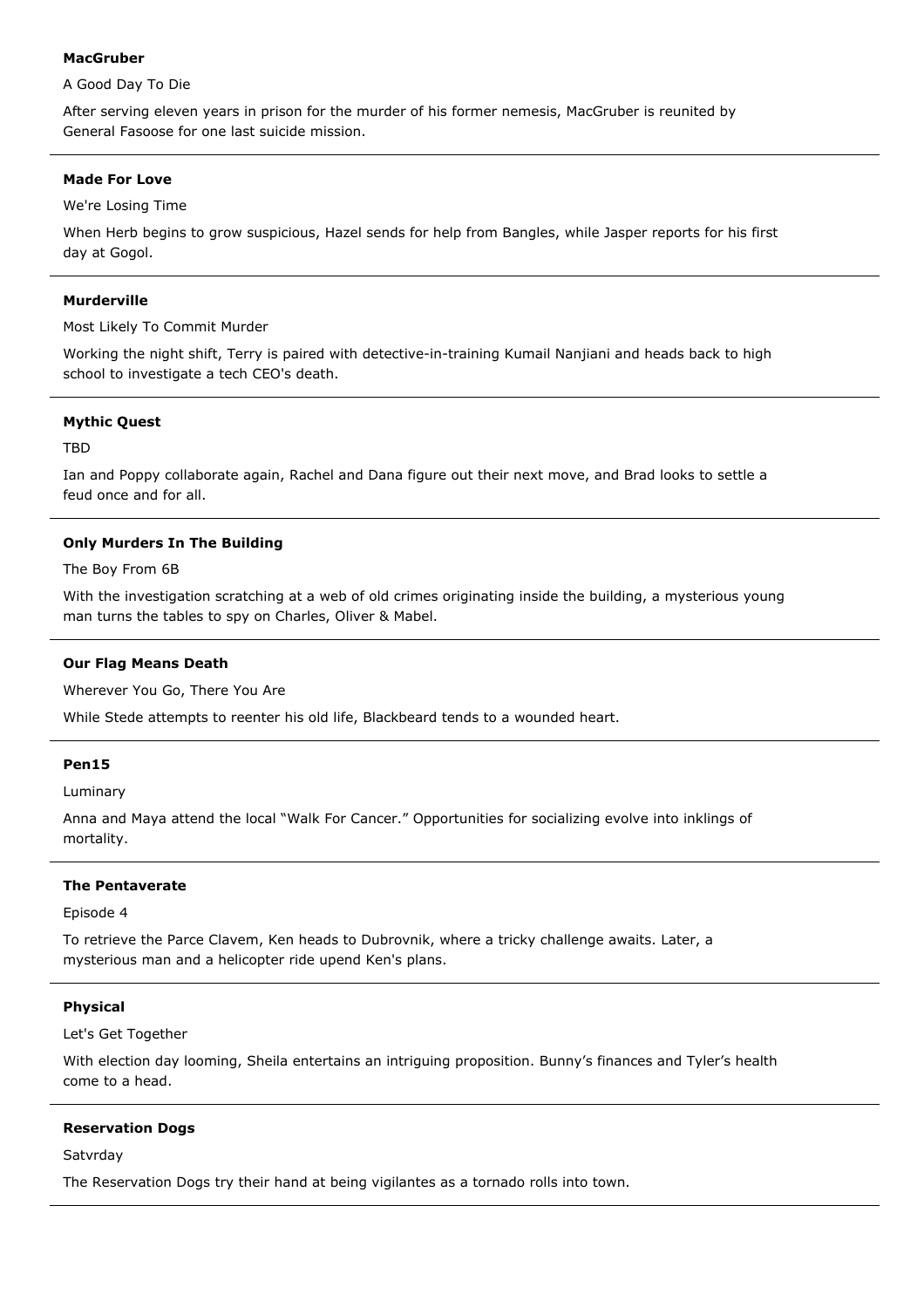## **The Righteous Gemstones**

I Will Tell of All Your Deeds

While the Gemstones celebrate the launch of Zion's Landing, Baby Billy faces a chance to embrace fatherhood.

## **Russian Doll**

### Matryoshka

On Nadia's birthday, she and Alan reunite in a familiar place. But they clash over how to handle the future (and the past).

### **Santa Inc.**

Where The Hell Is Brent?

After her boss Brent abandons the North Pole for big tech, intrepid elf Candy Smalls considers the possibility of becoming Santa's first female successor.

## **Schmigadoon!**

Tribulation

New romances hit roadblocks as Melissa meets someone unexpected and Emma reveals a secret. Mildred seizes a chance to increase her power.

### **Servant**

Tiger

The Turners attend a block party on Spruce Street. Leanne finally feels comfortable outside of the house, but she finds herself in danger.

## **Shining Vale**

Chapter One - Welcome To Casa De Phelps

After an affair nearly destroys their marriage, Pat and Terry Phelps move their family from the city to Connecticut, to a house that may be haunted.

## **The Simpsons**

A Serious Flanders (Part Two)

When Ned Flanders finds a bag of money and donates it to a local orphanage, he lands himself, and a very jealous Homer, in the crosshairs of a ruthless criminal debt collector. Sex, violence, pretentious needle drops, and superfluous flashbacks abound in this awards-baiting crack at prestige TV.

# **Somebody Somewhere**

Tee-Tee Pa-Pah

With a tornado looming, Sam weathers a different kind of storm as she shares the truth about Rick with Tricia, and Tricia seeks revenge. After impulsively adopting a dog, and a near brush with death sheltering in a tube together, Joel realizes he wants more out of life.

### **Sort Of**

Sort Of Miracle

Worried for Raffo, Sabi and Aqsa head to their childhood home. An unexpected drop-in outs Sabi to their extended family and alliances are questioned.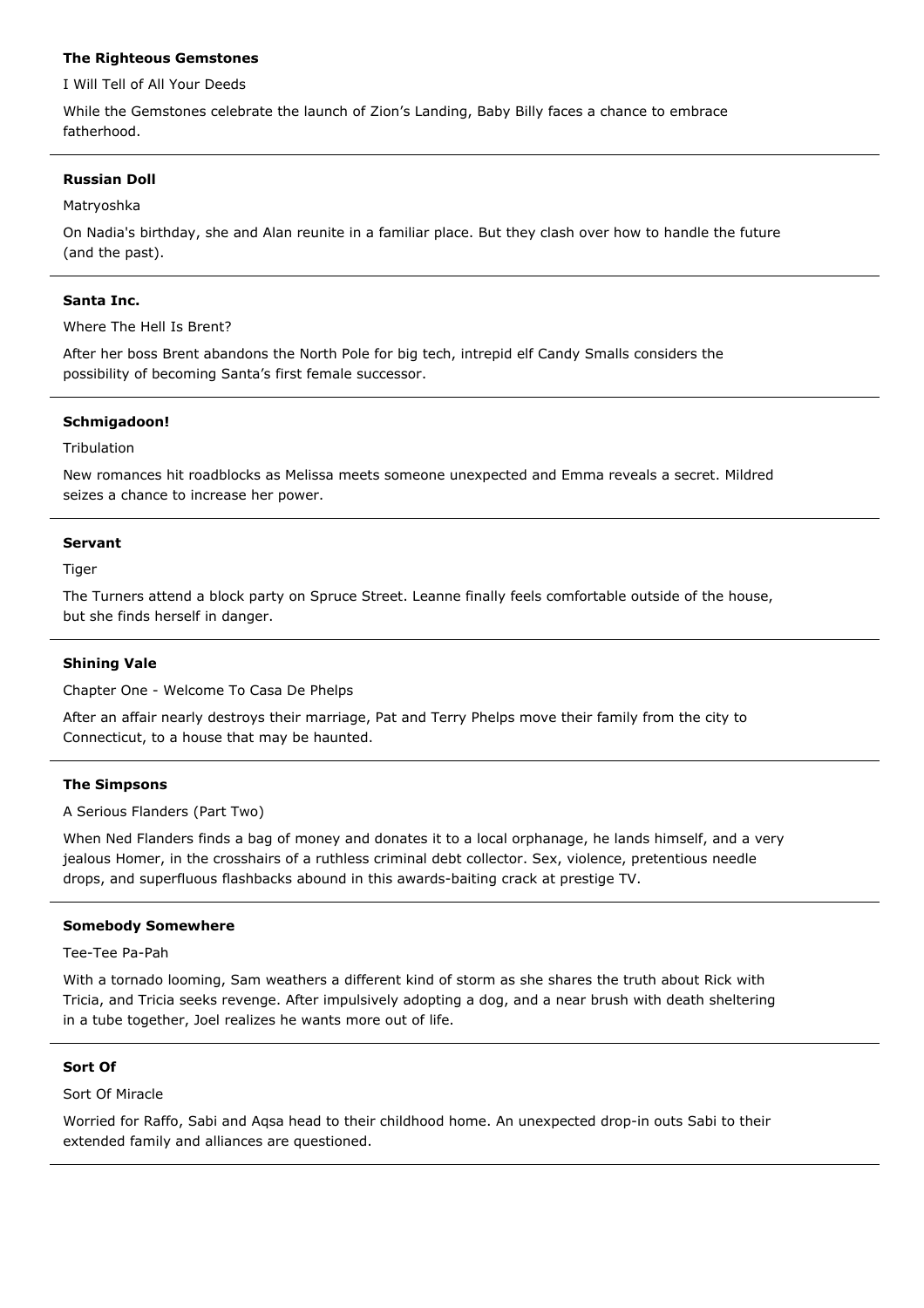## **Space Force**

The Hack

With the future of Space Force up in the air, big changes could be on the horizon. But first, the team has to deal with the entire base being hacked.

## **Squidbillies**

Scorn On The 4th Of July

Early LARPs as a military veteran to save 10% on an omelet.

## **Star Trek: Lower Decks**

Wej Duk

Boimler attempts to find a bridge buddy while the U.S.S. Cerritos crew have down time during a long warp trip.

## **Star Wars: The Bad Batch**

Kamino Lost

The Bad Batch find themselves in unexpected territory in this thrilling finale. Part 2 of 2.

## **Star Wars: Visions**

The Duel

A wandering stranger with a mysterious past defends a village from powerful bandits. While taking them on, the truth about his past is revealed.

## **Ted Lasso**

Rainbow

Nate learns how to be assertive from Keeley and Rebecca. Ted asks Roy for a favor.

## **Ten Year Old Tom**

The Bassoon Incident

After being forced to quit the school band, Tom begrudgingly joins the baseball team.

## **Trying**

Lift Me Up

Planning Scott's stag night is a headache for Jason. Karen shares a secret with Nikki. Erica and Freddy's relationship begins to blur.

# **Tuca & Bertie**

Planteau

Everybody's going to Planteau for some bachelor/bachelorette weekend fun! Hopefully Tuca's sobriety and Bertie's social anxiety won't get in the way of a good time.

### **Undone**

Rectify

Where are we?! What's happening?!

## **Upload**

Download

Nora rallies the support of unlikely allies and Hyperloops to LA. Meanwhile, the issues in Nathan's personal life come to a head.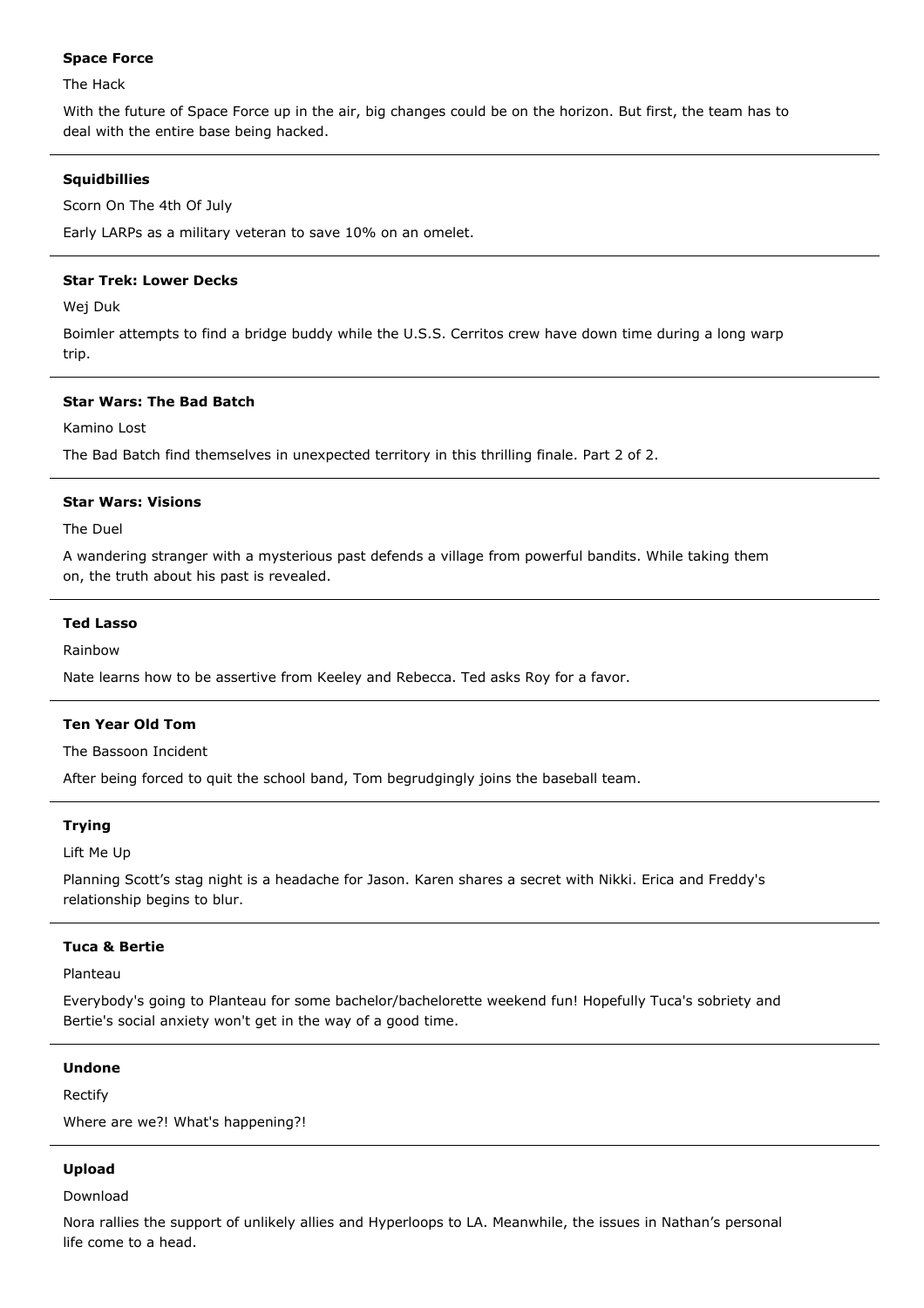## **We Are Lady Parts**

## Play Something

Geeky PhD student and part-time guitar teacher Amina Hussain is desperate to find a husband. Meanwhile, punk band, Lady Parts rehearsals are cut short when fiery frontwoman Saira, insists they need a lead guitarist. Their worlds are about to collide!

# **What If...?**

What If... Captain Carter Were The First Avenger?

When Steve Rogers is seriously injured, Peggy Carter becomes the world's first super soldier.

## **What If...?**

What If... Doctor Strange Lost His Heart Instead Of His Hands?

A grief-stricken Doctor Strange uses the Eye of Agamotto in a dangerous effort to change the past.

## **What We Do In The Shadows**

The Casino

The vampires embark on a road trip from which they may never return.

## **Wolf Like Me**

## Episode 6

During a weekend camping trip in the Australian outback, Gary and Mary prepare to tell Emma that Mary is a werewolf; when their car battery dies and the full moon approaches, Mary must run to protect her new family from the wolf within.

## **The Wonder Years**

Bill's New Gig

Bill is excited to have made tenure at the university, only to find that his focus on career and family has cost him a spot in his band; Bruce adjusts to living at home.

## **The Wonder Years**

## The Workplace

Dean heads to band practice with Bill, but the grown folks' business at the music studio prompts Lillian to pick Dean up; Dean learns what his mum does while he's at school all day.

## **Young Rock**

## A Christmas Peril

An unexpected guest shows Dewey that this is the first in a long line of terrible Christmases. In 1987, Rocky and Dwayne take jobs as a mall Santa and elf. In 1993, Dwayne reluctantly spends a disastrous Christmas with Coach O.

## **Young Sheldon**

A Clogged Pore, A Little Spanish And The Future

Sheldon coped with the first signs of puberty, Mary and George search for new jobs, Georgie whose girlfriend is pregnant, takes Meemaw on a shady business trip to Mexico. Sheldon in his dream takes on the rolls of his family with genius costuming. Penn and Teller guest as Sheldon puberty consciousness.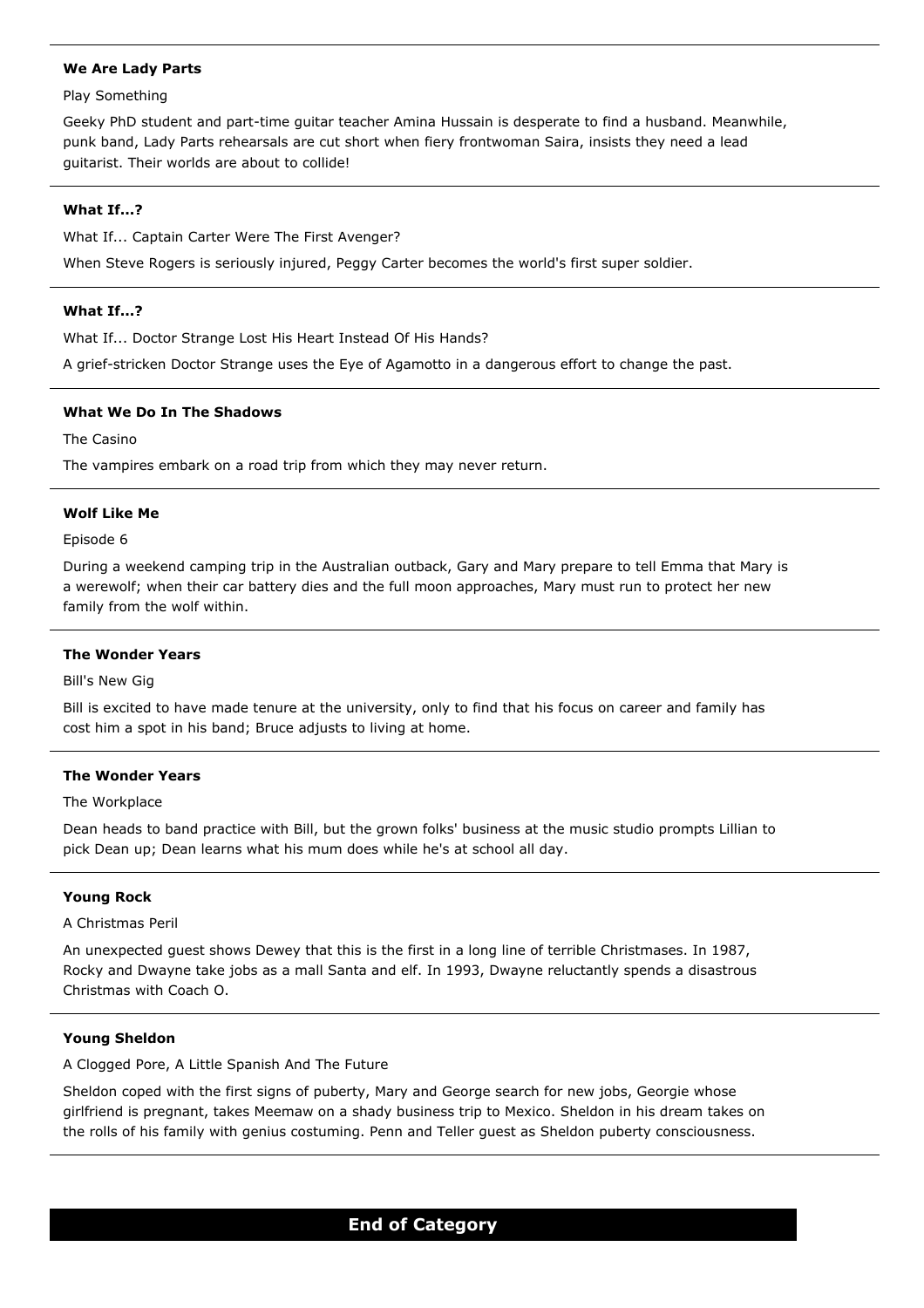# **Outstanding Sound Mixing For A Variety Series Or Special**

## **57th Academy Of Country Music Awards**

The 57th Academy of Country Music Awards, hosted by global superstar Dolly Parton with co-hosts Jimmie Allen and Gabby Barrett, streamed live from the Allegiant Stadium in Las Vegas on Monday, March, 7 2022.

## **Adele: One Night Only**

A primetime special welcoming back the superstar performer Adele, with an extraordinary concert performance at the iconic Griffith Park Observatory that showcases one of her first shows to hear her new and classic material in six years.

## **Ali Wong: Don Wong**

In her stand-up special, Ali Wong reveals her wildest fantasies, the challenges of monogamy and how she really feels about single people.

## **The Amber Ruffin Show**

Episode 207

In this episode of The Amber Ruffin Show, Amber explores American police propaganda, gets a visit from the Kool-Aid Man and shares her Christmas plans with Tarik and Mr. Mailman.

## **American Idol**

The Great Idol Reunion

The Great Idol Reunion: Laci Kaye Booth/Laine Hardy, Ruben Studdard/Jordin Sparks, Maddie Poppe/Caleb Lee Hutchinson, David Cook/Kris Allen, Grace Kinstler/Willie Spence, Scotty McCreery/Lauren Alaina get together for an amazing one hour special with legendary past judges Paula Abdul, and Randy Jackson.

## **2021 American Music Awards**

The world's largest fan-voted award show pays tribute to today's most influential and iconic artists across all genres. The 2021 American Music Awards, hosted by Cardi B, featured a vibrant night of non-stop music, first-time collaborations and exclusive world premiere performances from music's biggest names.

## **American Song Contest**

The Live Qualifiers Part 3

In week 3 of the qualifiers, three artists from week 2 are revealed as advancing to the Semi-Finals. Twelve artists from across the country perform an original song to earn America's vote.

## **Annie Live!**

Annie Live! is a live television production of the long running Broadway Play, broadcast with a live audience from Gold Coast Studios in Bethpage, NY.

## **Aziz Ansari: Nightclub Comedian**

After another year of lockdowns, Aziz takes the stage to skewer pandemic life, quarantines, vaccine cards, celebrity side-gigs, smartphones and more.

## **A Black Lady Sketch Show**

Save My Edges, I'm A Donor!

Beauty enthusiasts conduct an epic product purge; Dr. Haddassah relives childhood trauma; A woman pitches a ridiculous medical drama to Ava DuVernay; "Hidden Figures" rivals crack time travel; A track coach uses magic; A heckler derails Keisha's comedy act; Robin, Ashley, Gabrielle and Skye wake up to an apocalyptic nightmare.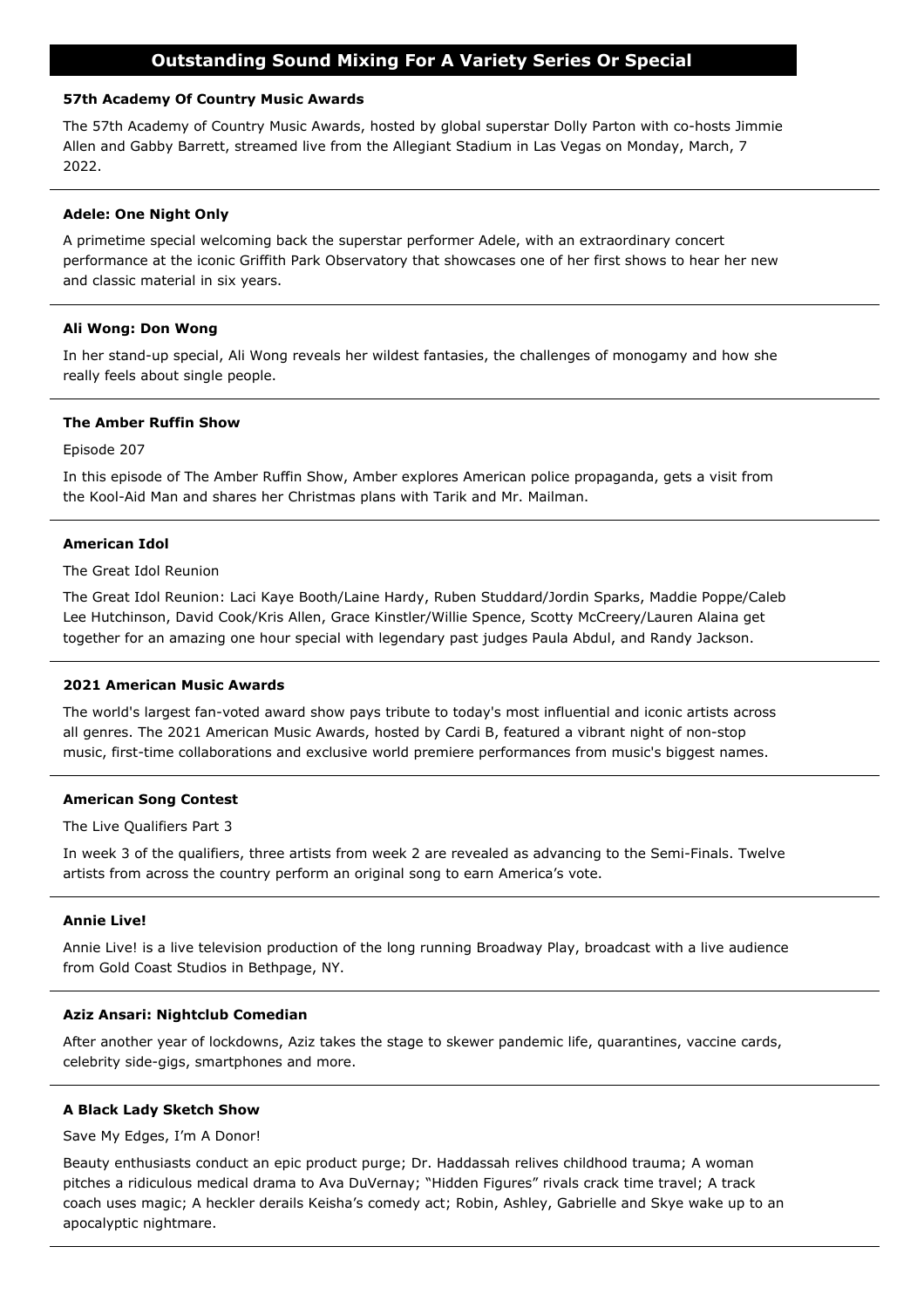## **Carole King & James Taylor: Just Call Out My Name**

Singer-songwriters Carole King and James Taylor reflect on their five decades of collaboration and friendship in this concert documentary feature.

## **Chappelle's Home Team - Earthquake: Legendary**

Earthquake shakes up the stage with his takes on "health is wealth," prostate exams and one particularly lengthy celebrity funeral.

## **2022 CMT Music Awards**

Kelsea Ballerini, Kane Brown and Anthony Mackie host country music's only entirely fan-voted awards show as the biggest names in music and entertainment gather in downtown Nashville to celebrate an epic year in country music with iconic performances, special tributes and more.

## **Come From Away**

The filmed version of the Broadway musical which tells the story of 7,000 people stranded in the small town of Gander, Newfoundland after all flights into the US are grounded on September 11, 2001.

## **The Daily Show With Trevor Noah**

Trump's Scared Of "Dangerous Fruit" + Rep. Madison Cawthorn's Many Scandals

Trevor covers the day's top headlines, including revelations that Trump feared getting hit with "dangerous fruit" thrown by protesters in 2015, and catches up on the many scandals surrounding Republican Congressman Madison Cawthorn. Then Trevor interviews Formula 1 Driver Daniel Ricciardo about his upcoming race at the Miami Grand Prix.

## **Dancing With The Stars**

Finale

All of the season's celebrities return to dance in the opening number to the hit song "Dynamite" by BTS. The finale features musical performances by Jimmie Allen and Melanie C of the Spice Girls. The pro dancers perform to "Pour Some Sugar On Me" by Def Leppard.

## **Dave Chappelle: The Closer**

As he closes out his slate of comedy specials, Dave takes the stage to try and set the record straight  $$ and get a few things off his chest

### **Desus & Mero**

Plain Slice

Desus Nice and The Kid Mero go in on the news and cultural stories from the past week. Plus, correspondents Rainey and Tawanda see whether Desus & Mero can tell if strangers on the street are really from New York. Illustrious guest: Denzel Washington. Season premiere.

## **Dragging The Classics: The Brady Bunch**

"Dragging The Classics: The Brady Bunch" reunites "The Brady Bunch" original cast members alongside "RuPaul's Drag Race" favorites as they recreate the episode, "Will the Real Jan Brady Please Stand Up?" for an innovative event that uses state-of-the-art technology to transport the cast into the original Brady house.

## **Full Frontal With Samantha Bee**

Episode 7211

Full Frontal dives into Tucker Carlson's new docuseries, Sam travels to Nevada to investigate why millions of our tax dollars are spent on wild horses, and UPSAHL stops by our studio before her world tour to perform her revenge hit "Lunatic."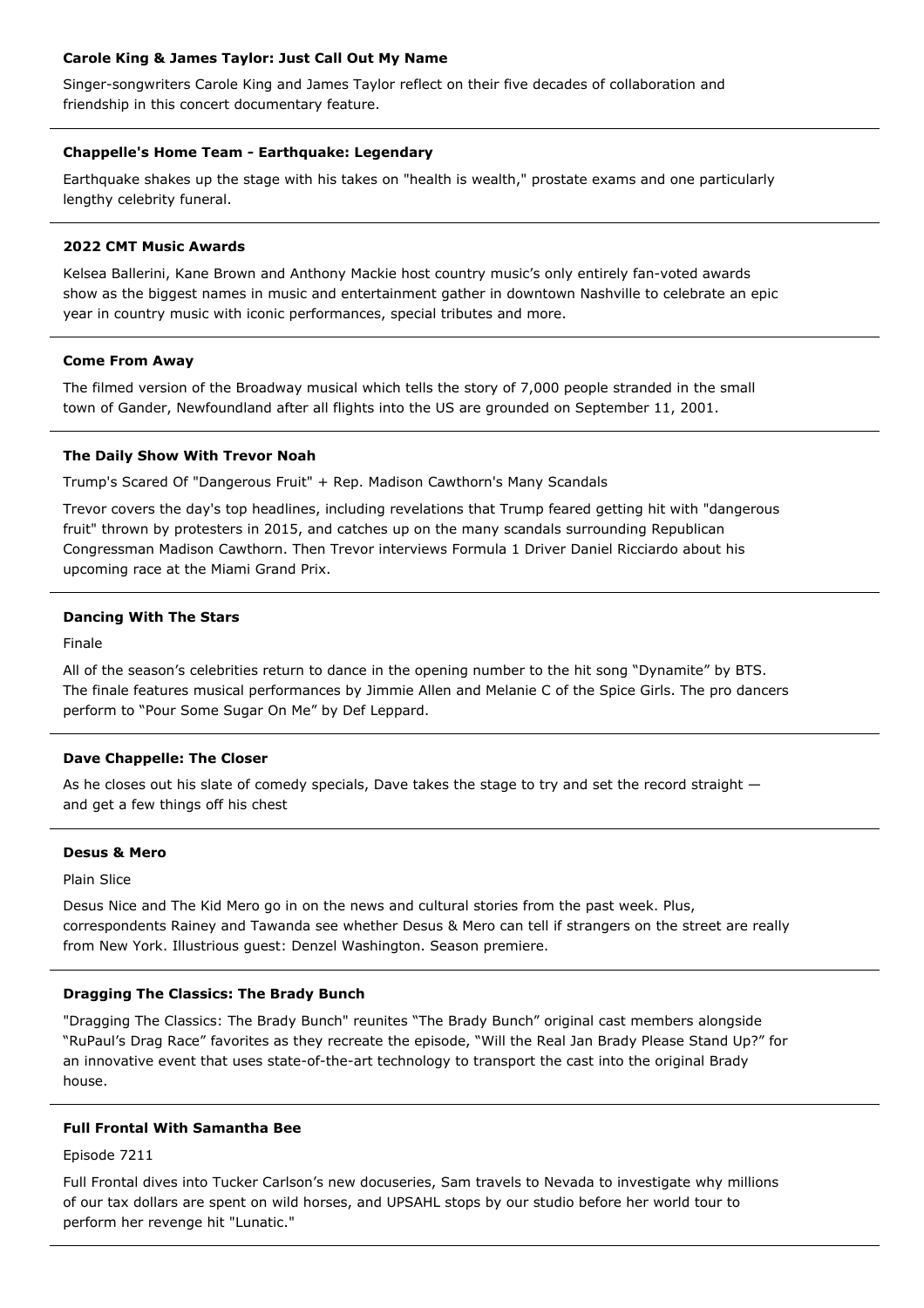## **The 64th Annual Grammy Awards**

The 64th annual Grammy Awards Live from the MGM Grand Garden Arena Las Vegas.

## **The Hall: Honoring George Carlin, Robin Williams, Joan Rivers And Richard Pryor**

The National Comedy Center presented the inaugural edition of The Hall at the National Comedy Center in New York. The tribute show highlights comedians who were trailblazers and hilarious provocateurs who paved the way for an entire generation of comedians.

## **Happier Than Ever: A Love Letter to Los Angeles**

This special features Billie Eilish in a cinematic concert experience. Fresh off the heels of her brand new album, "Happier than Ever," this special will feature an intimate performance of every song in the album's sequential order from the stage of the Hollywood Bowl.

### **Jim Gaffigan: Comedy Monster**

Comedy icon Jim Gaffigan offers some thoughts on the hot mess that was 2021, as well as his takes on marching bands, billionaires in space and more.

### **Jimmy Kimmel Live!**

2/22/22 Spectacular; With Mandy Moore, Arnold Schwarzenegger, Rob Base Feat. Tinashe

In a 2/22/22 spectacularly two-themed episode, Jimmy married a couple named Tu & Thu, Rob Base performed "It Takes Two" featured Tinashe and dancing 2s, Mandy Moore talked about the 100th episode of "This is Us," and Jimmy teamed with Arnold Schwarzenegger to demonstrate how to perform the Heimlich Maneuver.

### **Kelly Clarkson Presents: When Christmas Comes Around**

A Kelly Clarkson holiday special with music, celebrity guests, and inspiring stories.

## **44th Annual Kennedy Center Honors**

The Kennedy Center Honors is an annual honor given to those in the performing arts for their lifetime of contributions to American culture.

## **Last Week Tonight With John Oliver**

### Union Busting

Main Story: John Oliver discusses union busting, and why companies who do it face so few consequences; plus, an update on the insurrection.

# **The Late Late Show With James Corden**

## The 1,000th Episode

The Late Late Show welcomes special guests Tom Cruise, Mariah Carey and BTS to celebrate its 1,000th episode, and James and the staff look back at some favorite moments, from carpools with Michelle Obama and Paul McCartney to pranking David Beckham to role calls with Tom Hanks.

# **Late Night With Seth Meyers**

### Episode 1173

Musical guest, Lorde, visits Late Night to perform "Stoned at the nail Salon" from her album, Solar Power. Lorde and Seth also do some day drinking at Zero Bond, where they have Solar Power-themed cocktails, play New Zealand slang drinking games, and paint the Melodrama album cover.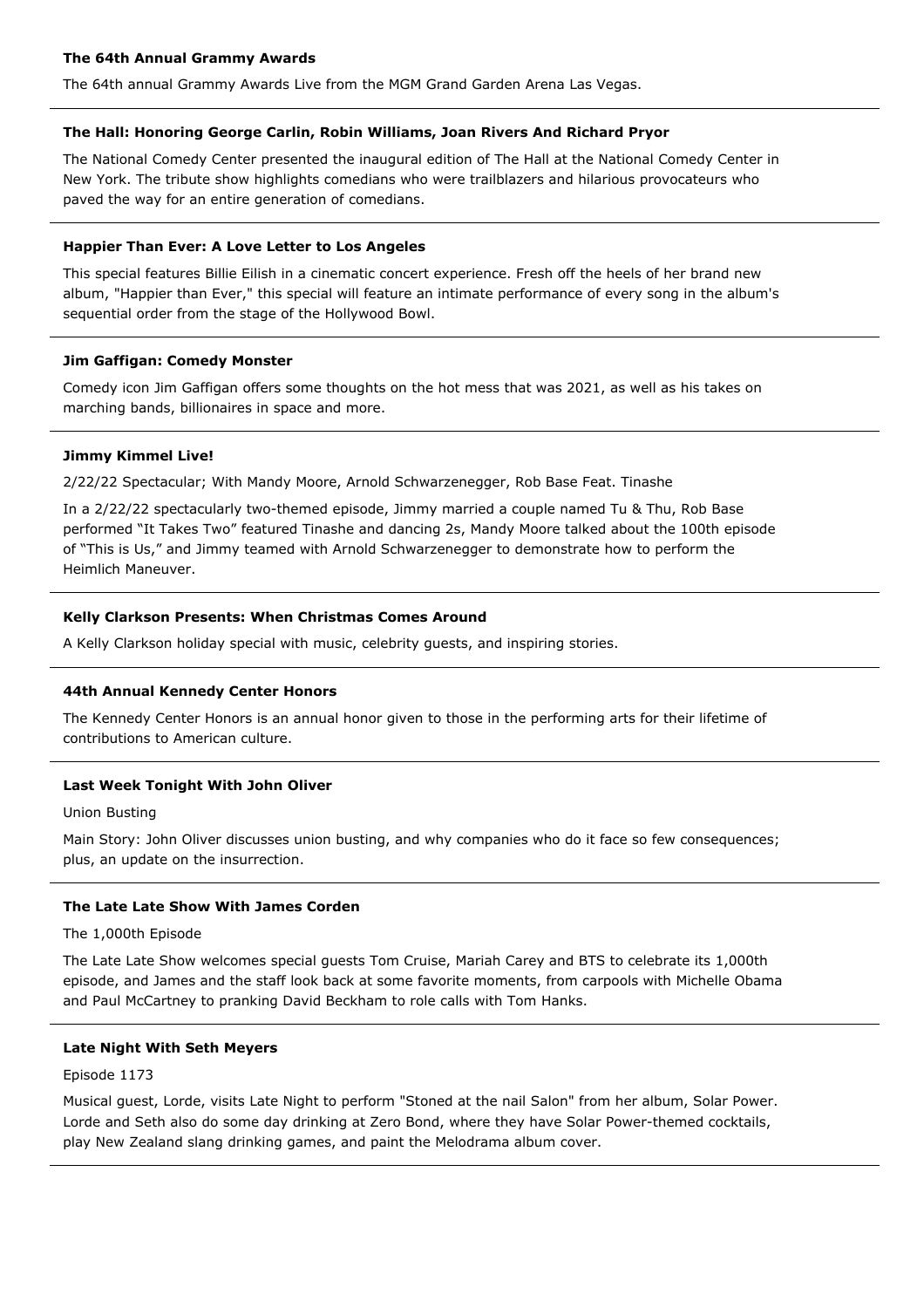## **The Late Show With Stephen Colbert**

First Show Back With An Audience, Dana Carvey As Joe Biden, Interview With Jon Stewart, And Jon Batiste Performs "Freedom"

In this episode, Stephen welcomes back an audience for the first time since the pandemic and thanks Evie Colbert for being his only audience for 15 months. The show also features Dana Carvey as Joe Biden, guest appearance by Jon Stewart, and a music performance of "Freedom" by Jon Batiste.

## **Live In Front Of A Studio Audience: "The Facts Of Life" And "Diff'rent Strokes"**

A re-creation of classic episodes of "The Facts of Life" and "Diff'rent Strokes."

### **The Masked Singer**

Masks Back -- The Good, The Bad & The Cuddly -- Round 1

Five celebrities, representing the three categories of good, bad and cuddly, perform.

### **Miley Cyrus Presents Stand By You**

Miley Cyrus returns to the stage to celebrate Pride Month with a spectacular concert special from the legendary Ryman Auditorium in Nashville -- featuring Maren Morris, Brothers Osborne, Orville Peck, Little Big Town and Mickey Guyton, the most iconic Pride anthems of all time and a whole lot of sparkle.

## **2021 MTV Video Music Awards**

The 2021 MTV "VMAs" are back for a live and fan- filled show to bring together the biggest names in music for a special night celebrating this year's most memorable and best videos along with show-stopping performances, unforgettable viral moments, and more.

### **Nicole Byer: BBW (Big Beautiful Weirdo)**

Karens gone wild. Cat funerals. Trying to hook up during lockdown. Nicole Byer gets delightfully down and dirty in her comedy special.

### **Norm Macdonald: Nothing Special**

In 2020, Norm performed his comedy special alone in his living room. He did it in one take. Following the special is a conversation with Adam Sandler, Conan O'Brien, Dave Chappelle, David Letterman, David Spade and Molly Shannon who discuss their friend Norm and his lasting impact on comedy.

## **One Last Time: An Evening With Tony Bennett & Lady Gaga**

A live concert special honoring the musical legacy and enduring friendship of Tony Bennett and Lady Gaga. Filmed at two sold-out shows at Radio City Music Hall celebrating Bennett's 95th birthday, the two incredible entertainers perform duets and solos from the Great American Songbook to honor their 10-year musical partnership.

## **The Oscars**

A global broadcast honoring the filmmaking community, televised live in the U.S. and in more than 200 territories, featuring 23 awards categories from Cinematography to Best Picture, with presenters including Lupita Nyong'o, Anthony Hopkins, Samuel L. Jackson, Lady Gaga and performances by Beyonće, Reba McEntire, Billie Eilish and Finneas.

# **The Pepsi Super Bowl LVI Halftime Show Starring Dr. Dre, Snoop Dogg, Mary J. Blige, Eminem, Kendrick Lamar And 50 Cent**

The Pepsi Super Bowl LVI Halftime Show starred Dr. Dre, Snoop Dogg, Mary J. Blige, Eminem, Kendrick Lamar and 50 Cent, the highest rated halftime with over 208 million viewers. The acclaimed show's set list included —California Love, In Da Club, No More Drama, Alright, Lose Yourself and Still D.R.E.